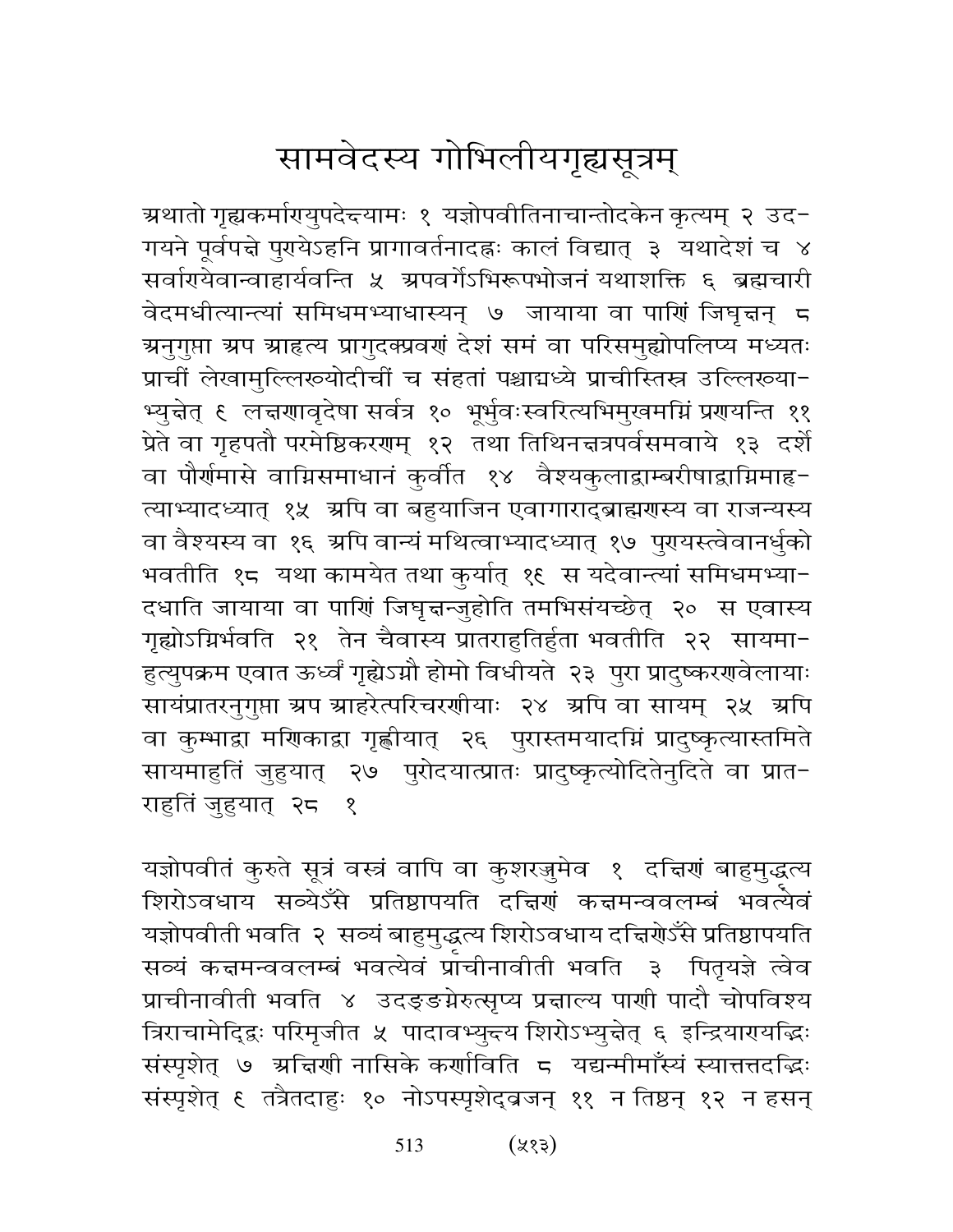१३ न विलोकयन् १४ नाप्रणतः १५ नाङ्गलीभिः १६ नातीर्थेन १७ न सशब्दम् १८ नानवेचितम् १६ न बाह्याँसः २० नान्तरीयैकदेशस्य कल्पयित्वोत्तरीयताम् २१ नोष्णाभिः २२ न सफेनाभिः २३ न च सोपानत्कः क्वचित् २४ कासक्तिकः २५ गले बद्धः २६ चरणौ न प्रसार्य च २७ ग्रन्ततः प्रत्युपस्पृश्य शुचिर्भवति २८ हृदयस्पृशस्त्वेवाप ग्राचामेत् २६ उच्छिष्टो हैवातोऽन्यथा भवतीति ३० ग्रथ प्रत्युपस्पर्शनानि ३१ सुप्त्वा भुक्त्वा ज्ञुत्वा स्नात्वा पीत्वा विपरिधाय च रथ्यामाक्रम्य श्मशानं चाचान्तः पुनराचामेत् ३२ २

अग्निमुपसमाधाय परिसमूह्य दचिरणजान्वक्तो दचिरणेनाग्निमदितेऽनुमन्य-स्वेत्युदकाञ्जलिं प्रसिञ्चेत् १ अनुमतेऽनुमन्यस्वेति पश्चात् २ सरस्वत्य-नुमन्यस्वेत्युत्तरतः ३ देव सवितः प्रसुवेति प्रदच्चिणमम्निं पर्युच्चेत्सकृद्वा त्रिर्वा ४ पर्युत्तरणान्तान्व्यतिहरन्नभिपर्युत्तन्होमीयम् ५ अथ हविष्यस्यान्न-स्याग्नौ जुहुयात्कृतस्य वाकृतस्य वा ६ ग्रकृतं चेत्प्रज्ञाल्य जुहुयात्प्रोदकं कृत्वा ७ ग्रथ यदि दधि पयो यवागूं वा कँसेन वा चरुस्थाल्या वा सुवेण वैव 5 ग्रग्नये स्वाहेति पूर्वां तूष्णीमुत्तरां मध्ये चापराजितायां च दिशीति सायम् ६ ग्रथ प्रातः सूर्याय स्वाहेति पूर्वां तूष्णीमेवोत्तरां मध्ये चैवापराजितायां चैव दिशि १० समिधमाधायानुपर्युन्त्य तथैवोदकाञ्जलीन्प्रसिञ्चेदन्वमॅस्था इति मन्त्रविशेषः ११ प्रदत्तिरामग्निं परिक्रम्यापां शेषं निनीय पूरयित्वा चमसं प्रतिष्ठाप्य यथार्थम् १२ एवमत ऊर्ध्वं गृह्येऽग्नौ जुहुयाद्रा हावयेद्वाजीविता-वभृथात् १३ ग्रथाप्युदाहरन्ति १४ कामं गृह्येऽग्नौ पत्नी जुहुयात्सायंप्रातर्होमौ गृहाः पत्नी गृह्य एषोऽग्निर्भवतीति १५ निष्ठिते सायमाशप्रातराशे भूतमिति प्रवाचयेत् १६ ऋते भगया वाचा शुचिर्भूत्वा १७ प्रतिजपत्योमित्युच्चैस्तस्मै नमस्तन्मारूया इत्युपाँशु १८ ३

ग्रथ वाग्यतो बलीन्हरेत् १ भाषेतान्नसंसिद्धिमतिथिभिः कामं सम्भाषेत २ ग्रथ हविष्यस्यान्नस्योद्धत्य हविष्यैर्व्यञ्जनैरुपसिच्याग्नौ जुहुयात्तृष्णीं पाणिनैव ३ प्राजापत्या पूर्वाहुर्तिर्भवति सौविष्टकृत्युत्तरा ४ ग्रथ बलीन्हरेद्वाह्यतो वान्तर्वा सुभूमिं कृत्वा ५ सकृदपो निनीय चतुर्धा बलिं निदध्यात्सकृदन्ततः परिषिञ्चेत् ६ एकैकं वानुनिधानमुभयतः परिषिञ्चेत् ७ स यत्प्रथमं निदधाति

> $(\lambda \delta \lambda)$ 514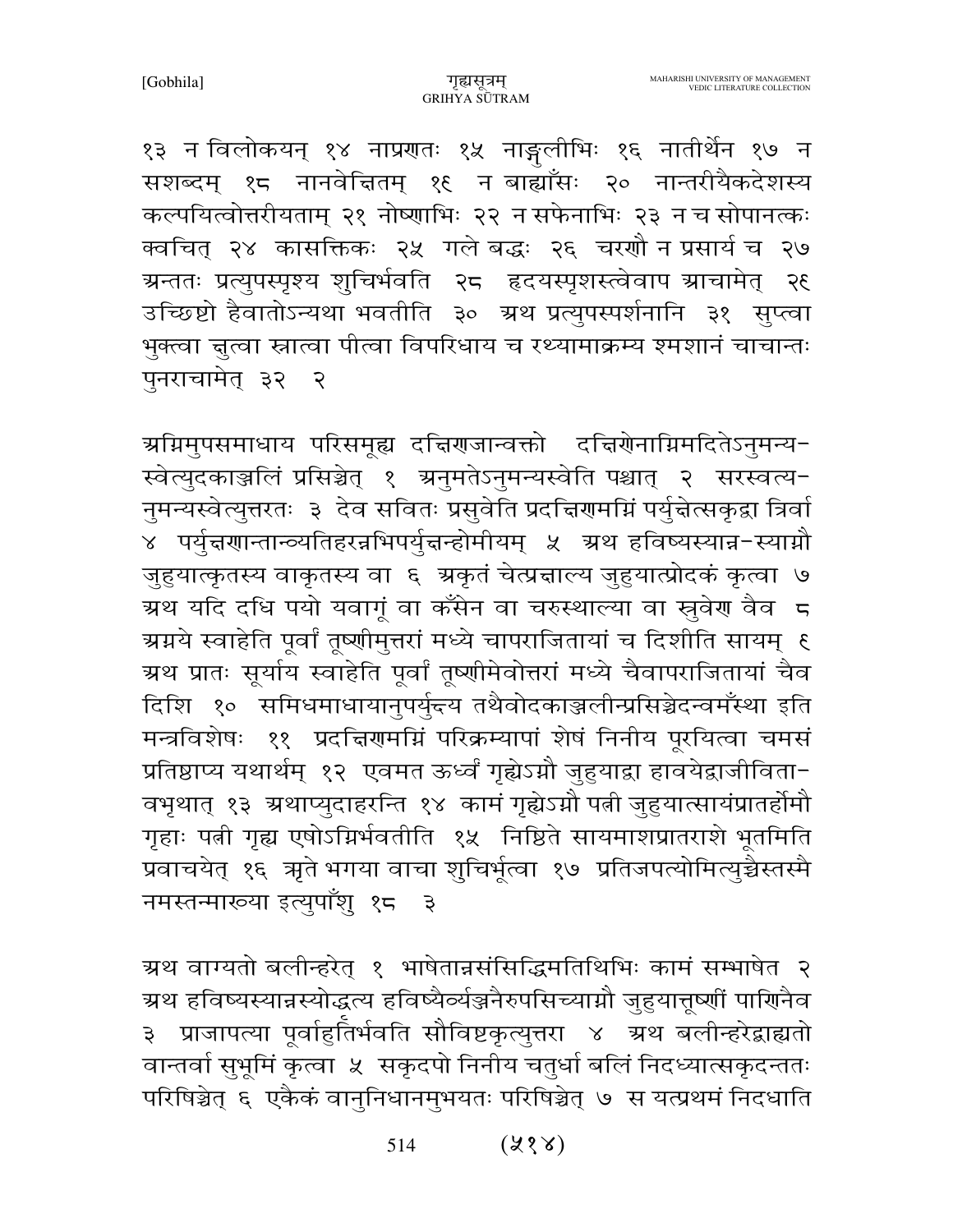स पार्थिवो बलिर्भवत्यथ यदि्द्रतीयं स वायव्यो यत्तृतीयं स वैश्वदेवो यच्चतुर्थं स प्राजापत्यः 5 ग्रथापरान्बलीन्हरेदुदधानस्य मध्यमस्य द्वारस्याब्दैवतः प्रथमो बलिर्भवत्योषधिवनस्पतिभ्यो द्वितीय स्राकाशाय तृतीयः १ स्रथापरं बलिं हरेच्छयनं वाधिवर्चं वा स कामाय वा बलिर्भवति मन्यवे वा १० ग्रथ सस्तूपं स रच्चोजनेभ्यः ११ अथैतद्वलिशेषमद्भिरभ्यासिच्यावसलवि दचिर्णा निनयेत्तत्पितृभ्यो भवति १२ स्रासीन एवाम्नौ जुहुयात् १३ स्रासीनः पितृभ्यो दद्याद्यथोपपादमितरान् १४ स्वयं त्वेवैतान्यावद्रसेद्वलीन्हरेत् १५ अपि वान्यो ब्राह्मणः १६ दम्पती एव १७ इति गृहमेधिव्रतम् १८ स्त्री ह सायं प्रातः पुमानिति १६ सर्वस्य त्वेवान्नस्यैतान्बलीन्हरेत्पित्र्यस्य वा स्वस्त्ययनस्य वार्थार्थस्य वा २० यज्ञादेव निवर्तते २१ यद्येकस्मिन्काले बीहियवौ प्रक्रि-येतान्यतरस्य कृत्वा कृतं मन्येत २२ यद्येकस्मिन्काले पुनः पुनरन्नं पच्येत सकृदेवैतद्वलितन्त्रं कुर्वीत २३ यद्येकस्मिन्कुले बहुधान्नं पच्येत गृहपति-महानसादेवैतद्वलितन्त्रं कुर्वीत २४ यस्य त्वेषामग्रतः सिध्येन्नियुक्तमग्नौ कृत्वाग्रं ब्राह्मणाय दत्त्वा भुञ्जीत २५ यस्यो जघन्यं भुञ्जीतैवेति २६ ग्रथा-प्युदाहरन्ति २७ एतस्यैव बलिहरणस्यान्ते कामं प्रबूवीत भवति हैवास्य २८ स्वयं त्वेवाशस्यं बलिं हरेद्यवेभ्योऽध्या व्रीहिभ्यो व्रीहिभ्योऽध्यायवेभ्यः सत्वाशस्यो नाम बलिर्भवति २६ दीर्घायुर्हैव भवति ३० विश्राणिते फलीकरणानामाचामस्यापामिति बलिं हरेत्स रौद्रो भवति स रौद्रो भवति ३१  $\times$ 

ग्रथ दर्शपूर्णमासयोः १ सन्ध्यां पौर्णमासीमुपवसेत् २ उत्तरामित्येके ३ ग्रथ यदहश्चन्द्रमा न दृश्येत ताममावास्याम् ४ पत्तान्ता उपवस्तव्याः पत्तादयोऽभियष्टव्याः ५ स्रामावास्येन हविषा पूर्वपत्तमभियजते पौर्णमास्ये-नापरपद्मम् ६ यः परमो विकर्षः सूर्याचन्द्रमसोः सा पौर्णमासी यः परमः संकर्षः सामावास्या ७ यदहस्त्वेव चन्द्रमा न दृश्येत ताममावास्यां कुर्वीत 5 दृश्यमानेऽप्येकदा गताध्वा भवतीति १ त्रयः पौर्णमासीकाला भवन्ति सन्ध्या वास्तमितोदिता वोच्चैर्वा १० ग्रथ यदहः पूर्णो भवति ११ पृथगेवैतस्य ज्ञानस्याध्यायो भवत्यधीयीत वा तद्विद्यो वा पर्वावगमयेत १२ त्र्रथ यदहरुपवसथो भवति तदहः पूर्वाह्ल एव प्रातराहुतिं हुत्वैतदग्नेः स्थरिडलं गोमयेन समन्तं पर्युपलिम्पति १३ अथैध्मानुपकल्पयते खादिरान्वा पाला-

> $(232)$ 515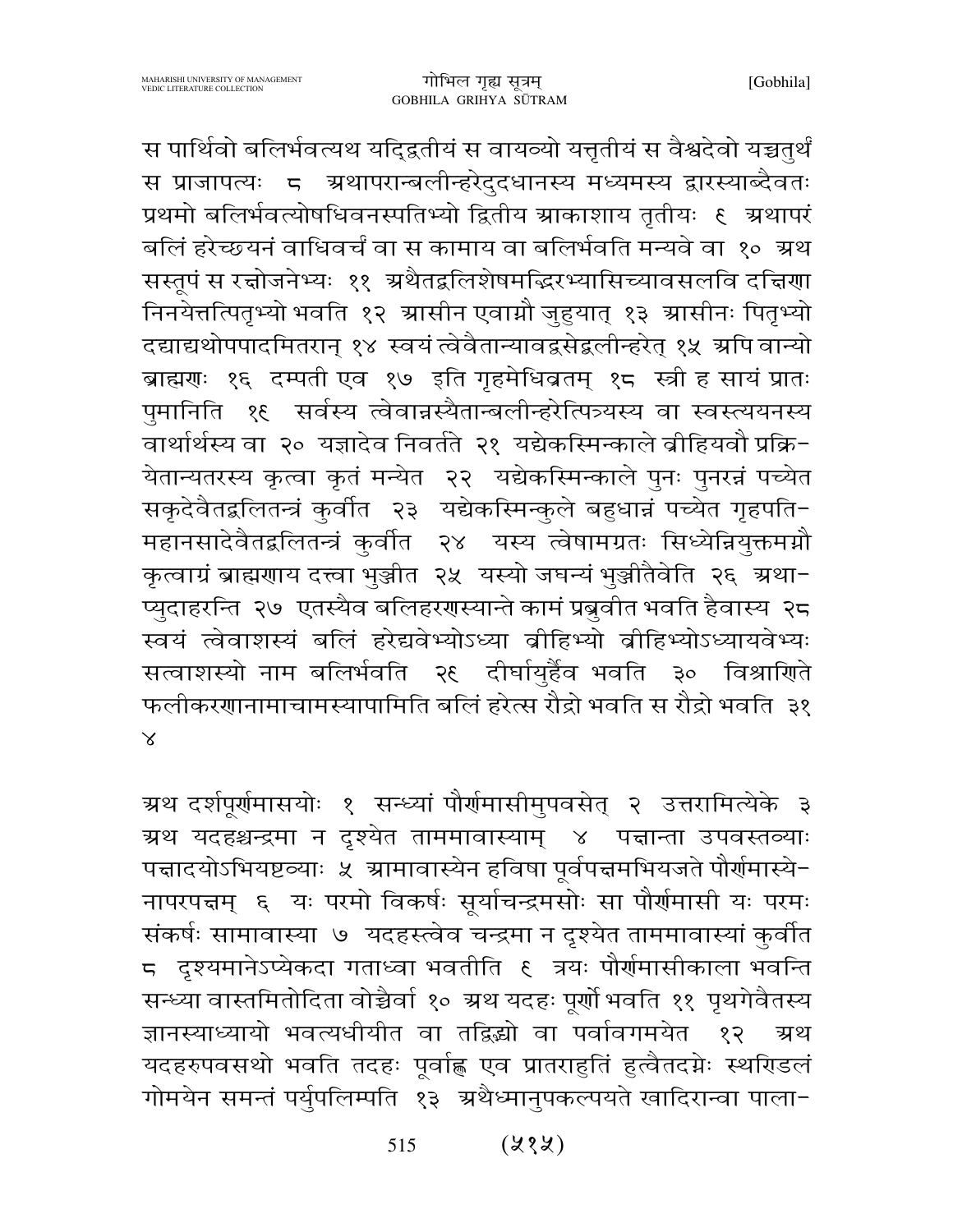शान्वा १४ खादिरपालाशालाभे बिभीदकतिल्वकबाधकनीवनिम्बराजवृ-चशाल्मल्यरलुदधित्थकोविदारश्लेष्मातकवर्जं सर्ववनस्पतीनामिध्मो य-थार्थं स्यात् १५ विशाखानि प्रति लूनाः कुशा बर्हिः १६ उपमूललूनाः पि− तृभ्यः १७ तेषामलाभे शूकतृगशारशीर्यबल्वजमुतवनलशुगठवर्जं सर्वतृगानि १८ - ग्राज्यं स्थालीपाकीयान्व्रीहीन्वा यवान्वा चरुस्थालीं मेज्ञणं स्रुवमनुगुप्ता ग्रप इति १६ यानि चानुकल्पमुदाहरिष्यामः २० न तदहः प्रसृज्येत २१ दूरादपि गृहानभ्येयात् २२ अन्यतस्तु धनं क्रीणीयान्न विक्रीणीत  $55$ ग्रबहुवादी स्यात् २४ सत्यं विवदिषेत् २५ ग्रथापराह्न एवाप्लुत्यौपवसथिकं दम्पती भुञ्जीयातां यदेनयोः काम्यं स्यात्सर्पिर्मिश्रं स्यात्कुशलेन २६ ५

मानतन्तव्यो होवाचाहुता वा एतस्य मानुष्याहुतिर्भवति य स्रौपवसथिकं नाश्नाति १ अनीश्वरो ह चोधुको भवत्यकाम्यो जनानां पापवसीयसी हास्य प्रजा भवति २ य स्रौपवसथिकं भुङ्क ईश्वरो ह भवत्यत्तोधुकः काम्यो जनानां वसीयसी हा स्य प्रजा भवति ३ तस्माद्यत्कामयेतौपवसथिकं भुञ्जीयाताम् ४) ग्रंध एवैतां रात्रिं शयीयाताम् । तौ खलु जाग्रन्मिश्रावेवैतां रात्रिं विहरे-यातामितिहासमिश्रेण वा केनचिद्वा ६ जुगुप्सेयातां त्वेवाव्रत्येभ्यः कर्मभ्यः ७) न प्रवसन्नुपवसेदित्याहुः ८ पत्न्या बतं भवतीति १ यथा कामयेत तथा कुर्यात् १० एवमेवाहिताग्नेरप्युपवसथो भवति ११ यच्चाम्नायो विदध्यात् ग्रथ पूर्वाह्ल एव प्रातराहुतिं हुत्वाग्रेणामिं परिक्रम्य दचिणतोऽम्नेः १२ प्रागग्रान्दर्भानास्तीर्य १३ तेषां पुरस्तात्प्रत्यङ्गखस्तिष्ठन्सव्यस्य पार्णेरङ्गष्ठे-नोपकनिष्ठिकया चाङ्गल्या ब्रह्मासनात्तृगमभिसंगृह्य दत्तिगापरमष्टमं देशं निरस्यति निरस्तः परावसुरिति १४ अप उपस्पृश्याथ ब्रह्मासन उपविशत्या वसोः सदने सीदामीति १५ अग्निमभिमुखो वाग्यतः प्राञ्जलिरास्त स्रा कर्मणः पर्यवसानात् १६ भाषेत यज्ञसंसिद्धिम् १७ नायज्ञियां वाचं वदेत् १८ यद्ययज्ञियां वाचं वदेद्वैष्णवीमृचं यजुर्वा जपेत् १६ अपि वा नमो विष्णव इत्येवं ब्रूयात् २० यद्यु वा उभयं चिकीर्षेद्धौत्रं चैव ब्रह्मत्वं चैवैतेनैव कल्पेन छत्त्रं वोत्तरासङ्गं वोदकमराडलुं दर्भवटं वा ब्रह्मासने निधाय तेनैव प्रत्यावज्याथान्यच्चेष्टेत् २१ ६

ग्रथोलूखलमुसले प्रज्ञाल्य शूर्पं च पश्चादग्नेः प्रागग्रान्दर्भानास्तीर्योपसादयति

 $(35\%)$ 516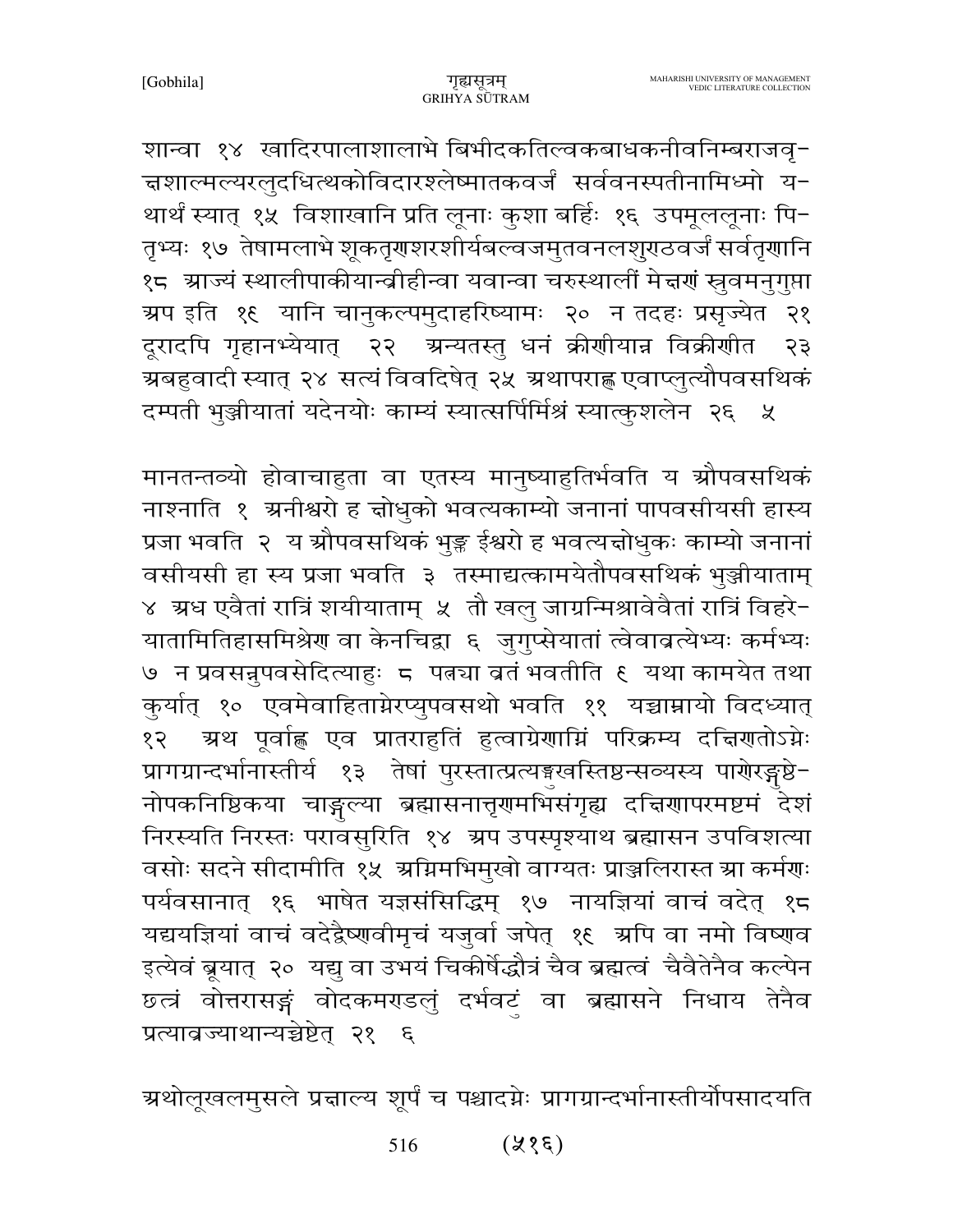१ ग्रथ हविर्निर्वपति ब्रीहीन्वा यवान्वा कँसेन वा चरुस्थाल्या वा २ ग्रमुष्मै त्वा जुष्टं निर्वपामीति देवतानामादेशं सकृदि्द्रस्तूष्णीम् ३ ग्रथ पश्चात्प्राङ्गुखो-ऽवहन्तुमुपक्रमते दच्चिणोत्तराभ्यां पाणिभ्याम् ४ त्रिःफलीकृताँस्तराडला− न्स्त्रिर्दैवेभ्यः प्रज्ञालयेदित्याहुर्द्विर्मनुष्येभ्यः सकृत्पितृभ्य इति ५ पवित्रान्तर्हि-ताँस्तराडलानावपेत् ६ कुशलशृतमिव स्थालीपाकं श्रपयेत्प्रदत्तिरामुदा-युवन् ७ शृतमभिघार्योदगुद्वास्य प्रत्यभिघारयेत् ८ अग्निमुपसमाधाय कुशैः समन्तं परिस्तृणुयात्पुरस्ताद्दिज्ञिणत उत्तरतः पश्चादिति १ सर्वतस्त्रिवृतं पञ्चवृतं वा १० बहुलमयुग्मसंहतम् ११ प्रागग्रैरग्रैर्मूलानि च्छादयन् १२ पश्चाद्वास्तीर्य दच्चिणतः प्राञ्चं प्रकर्षति तथोत्तरेण १३ दच्चिणोत्तराययग्राणि कुर्यात् १४ एष परिस्तरगन्यायः सर्वेष्वाहुतिमत्सु १५ परिधीनप्येके कुर्वन्ति शामीला-न्पार्णान्वा १६ उत्तरतोऽपां पूर्नः स्रुवः प्रणीता १७ भवेन वा स्यादित्येके १८ बर्हिषि स्थालीपाकमासाद्येध्ममभ्याधायाज्यां संस्कुरुते १९ सर्पिस्तैलं दधि पयो यवागूं वा २० तत एव बर्हिषः प्रादेशमात्रे पवित्रे कुरुते २१ ग्रोषधिमन्तर्धाय च्छिनत्ति न नखेन पवित्रे स्थो वैष्णव्याविति २२ ग्रनेन अद्धिरनुमार्ष्टि विष्णोर्मनसा पूते स्थ इति २३ सम्पूयोत्पुनात्युदगग्राभ्यां पवित्राभ्याम् २४ ग्रङ्गष्ठाभ्यां चोपकनिष्ठिकाभ्यां चाङ्गलिभ्यामभिसंगृह्य प्राक्शस्त्रिरुत्पुनाति देवस्त्वा सवितोत्पुनात्वच्छिद्रेण पवित्रेण वसोः सूर्यस्य रश्मिभिरिति सकृद्यजुषां द्विस्तूष्णीम् २५ अथैने अद्भिरभ्युन्त्याग्नावप्युत्सृजेत् २६ अथैतदाज्यमधिशृत्योदगुद्वासयेत् २७ एवमाज्यस्य संस्करणकल्पो भवतीति २८  $\cup$ 

पूर्वमाज्यमपरः स्थालीपाकः १ पर्युन्दय स्थालीपाक म्राज्यमानीय मेच्चणे-नोपघातं होतुमेवोपक्रमते २ यद्यु वा उपस्तीर्णाभिघारितं जुहुषेदाज्य-भागावेव प्रथमौ जुहुयात् ३ चतुर्गृहीतमाज्यं गृहीत्वा पञ्चावत्तं तु भृगूणामग्नये स्वाहेत्युत्तरतः सोमाय स्वाहेति दच्चिणतः प्राक्शो जुहुयात् ४ अ्रथ हविष उपस्तीर्यावद्यति ५ मध्यात्पूर्वार्धाच्चतुरवत्ती चेद्धवति मध्यात्पूर्वार्धात्पश्चा-र्धादिति पञ्चावत्ती चेद्धवति ६ अभिघारयत्यवदानानि ७ प्रत्यनक्त्य-वदानस्थानान्ययातयामतायै ८ ग्रग्नये स्वाहेति मध्ये जुहुयात् ६ सकृद्धा त्रिर्वैतेनैव कल्पेन १० ग्रथ स्विष्टकृत उपस्तीर्यावद्यत्तुत्तरार्धपूर्वार्धात्सकृदेव भूयिष्ठं द्विरभिघारयेत् ११ यद्यु पञ्चावत्ती स्यादि्दरुपस्तीर्यावदाय द्विरभि-

> $(88)$ 517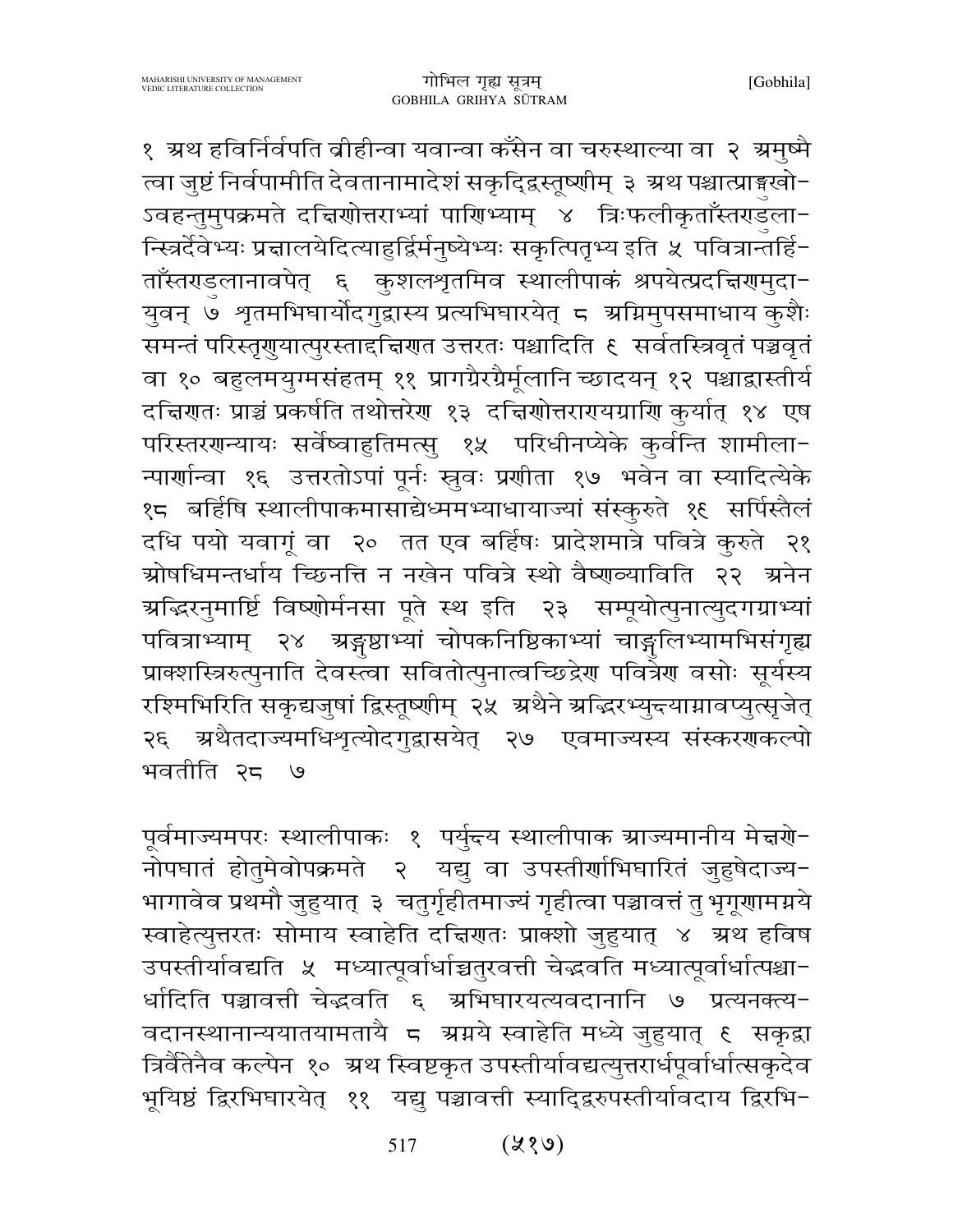घारयेत् १२ न प्रत्यनक्त्यवदानस्थानं यातयामतायै १३ अग्नये स्विष्टकृते स्वाहेत्युत्तरार्धपूर्वार्धे जुहुयात् १४ महाव्याहृतिभिराज्येनाभिजुहुयात् १५ प्राक् स्विष्टकृत ग्रावापः १६ गरोष्वेकं परिसमूहनमिध्मो बर्हिः पर्युत्तरण-माज्यमाज्यभागौ च १७ सर्वेभ्यः समवदाय सकृदेव सौविष्टकृतं जुहोति १८ हुत्वैतन्मेन्नरणमनुप्रहरेत् १६ प्रन्नाल्य वैतेनोद्धत्य भुञ्जीत २० न स्नुवम-नुप्रहरेदित्येक ग्राहुः २१ ग्राग्नेय एवानाहिताग्नेरुभयोर्दर्शपूर्णमासयोः स्थाली-पाकः स्यात् २२ स्राग्नेयो वाग्नीषोमीयो वाहिताग्नेः पौर्णमास्याम् २३ ऐन्द्रो वैन्द्राग्नो वा माहेन्द्रो वामावास्यायाम् २४ अपि वाहिताग्नेरप्युभयोर्दर्श-पूर्णमासयोराग्नेय एव स्यात् २५ समिधमाधायानुपर्युन्दय यज्ञवास्तु करोति २६ तत एव बर्हिषः कुशमुष्टिमादायाज्ये वा हविषि वा त्रिरवदध्यादग्राणि मध्यानि मूलानीत्यक्तं रिहाणा व्यन्तु वय इति २७ अथैनमद्भिरभ्युन्त्या-ग्रावप्यर्जयेद्यः पशूनामधिपती रुद्रस्तन्तिचरो वृषा पशूनस्माकं मा हिँसीरे-तदस्तु हुतं तव स्वाहेति २८ एतद्यज्ञवास्त्वित्याचन्नते २६ ८

ग्रथैतद्धविरुच्छिष्टमुदगुद्वास्योद्धत्य ब्रह्मणे प्रयच्छेत् १ तं तितर्पयिषेत् २ ब्राह्मरास्य तृप्तिमनु तृष्यामीति ह यज्ञस्य वेदयन्ते ३ अथ यदस्यान्यद-न्नमुपसिद्धं स्यात् ४ अथ ब्राह्मणान्भक्तेनोपेप्सेत् ५ पूर्णपात्रो दत्तिणा तं ब्रह्मणे दद्यात् ६ कॅंसं चमसं वान्नस्य पूरयित्वा कृतस्य वाकृतस्य वापि वा फलानामेवैतं पूर्णपात्रमित्याचन्नते ७ ब्रह्मैवैक ऋत्विक् ८ पाकयज्ञेषु स्वयं होता भवति ६ पूर्णपात्रोऽवमः पाकयज्ञानां दच्चिणा १० अपरिमितं परार्ध्यम् ११ ग्रपि ह सुदाः पैजवन ऐन्द्राग्नेन स्थालीपाकेनेष्ट्रा शतं सहस्राणि ददौ १२ ग्रथ यदि गृह्येऽग्नौ सायंप्रातर्होमयोर्वा दर्शपूर्णमासयोर्वा हव्यं वा होतारं वा नाधिगच्छेत्कथं कुर्यादिति १३ म्रा सायमाहुतेः प्रातराहुतिर्नात्येत्या प्रात-राहुतेः सायमाहुतिरामावास्यायाः पौर्णमासं नात्येत्या पौर्णमास्या ग्रामावा-स्याम् १४ एतेनैवावकाशेन हव्यं वा होतारं वा लिप्सेत १५ अपि वा यज्ञियानामेवौषधिवनस्पतीनां फलानि वा पलाशानि वा श्रपयित्वा जुहुयात् १६ ग्रप्यप एवान्ततो जुहुयादिति ह स्माह पाकयज्ञ ऐडो हुतं ह्येव १७ ग्रहुतस्य प्रायश्चित्तं भवतीति १८ नावतो ब्राह्मणः स्यादिति १९ ग्रथाप्युदाहरन्ति २० यावन्न हूयेताभोजनेनैव तावर्त्सतनुयात् २१ अथ यदाधिगच्छेत्प्रतिजुहुयात् २२ एवमप्यस्य व्रतं संततं भवतीति २३ एषोऽत ऊर्ध्वं हविराहुतिषु न्यायः

> $(235)$ 518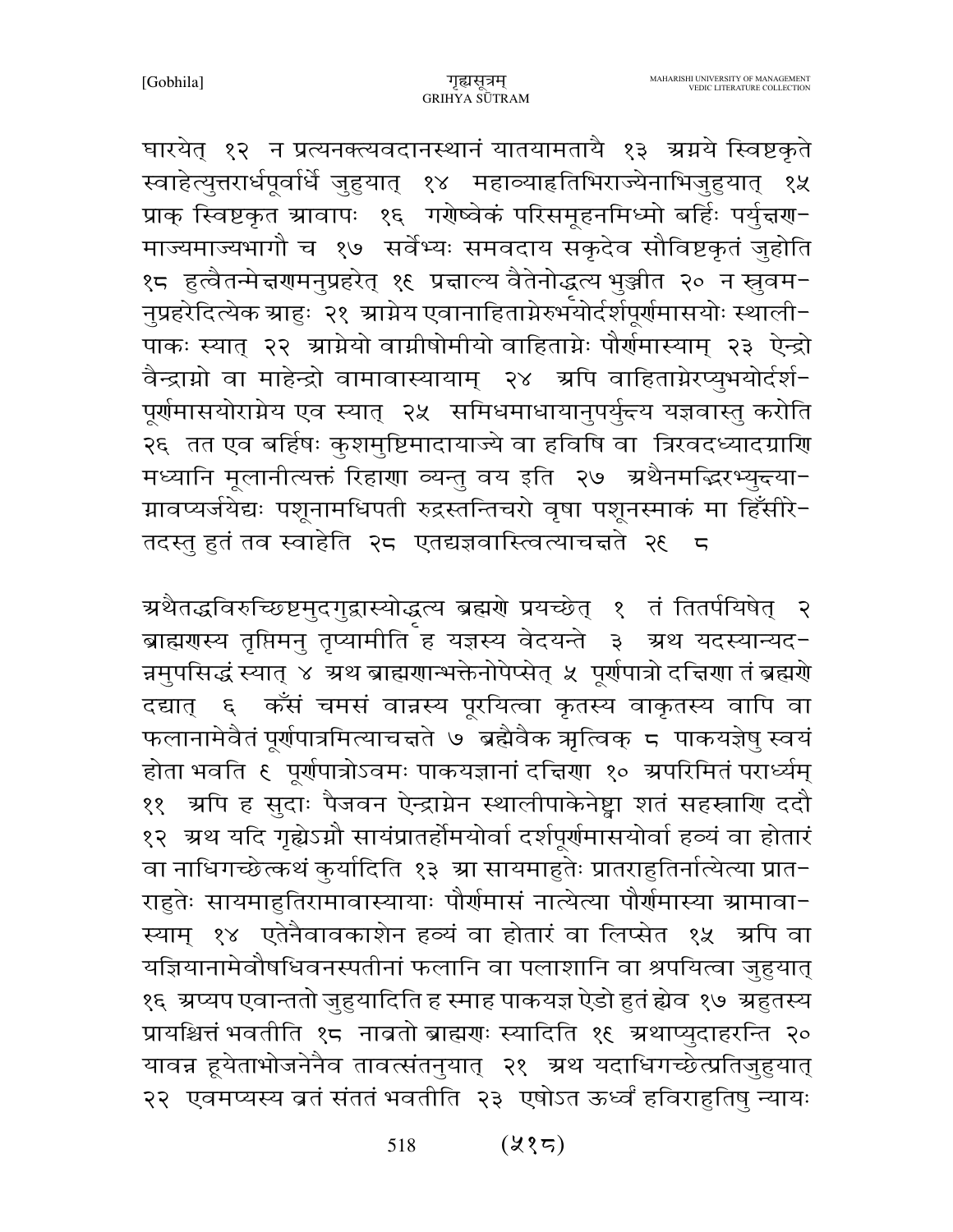२४ मन्त्रान्ते स्वाहाकारः २५ ग्राज्याहुतिष्वाज्यमेव संस्कृत्योपघातं जुहुया-न्नाज्यभागौ न स्विष्टकृत् २६ म्राज्याहुतिष्वनादेशे पुरस्ताच्चोपरिष्टाच्च महा− व्याहृतिभिर्होमः २७ यथा पाणिग्रहर्णे तथा चूडाकर्मरायुपनयने गोदाने २८ ग्रपवृत्ते कर्मणि वामदेव्यगानं शान्त्यर्थं शान्त्यर्थम् २६ ६ इति प्रथमः प्रपाठकः

पुर्यये नचत्रे दारान्कुर्वात १ लचरणप्रशस्तान्कुशलेन २ तदलाभे पिराडान् ३ वेद्याः सीताया हृदाद्गोष्ठाञ्चतुष्पथादादेवनादादहनादिरिणात् ४ सर्वेभ्यः सम्भार्यं नवमम् ५ समान्कृतलच्चणान् ६ पाणावाधाय कुमार्या उपनाम-येदृतमेव प्रथममृतं नात्येति कश्चन र्त इयं पृथिवी श्रिता सर्वमिदमसौ भूयादिति तस्या नाम गृहीत्वैषामेकं गृहार्यात ब्रूयात् ७ पूर्वेषां चतुर्यां गृह्णन्ती-मुपयच्छेत् ८ सम्भार्यमपि त्वेके ६ क्लीतकैर्यवैर्माषैर्वाप्लुतां सुहत्सुरोत्तमेन सशरीरां त्रिर्मूर्धन्यभिषिञ्चेत्काम वेद ते नाम मदो नामासीति समानयामुमिति पतिनाम गृह्णीयात्स्वाहाकारान्ताभिरुपस्थमुत्तराभ्यां प्लावयेत् १० ज्ञातिक-र्मैतत् ११ पारिणग्रहरू पुरस्ताच्छालाया उपलिप्तेऽग्निरुपसमाहितो भवति १२ म्रथ जन्यानामेको ध्रुवाणामपां कलशं पूरयित्वा सहोदकुम्भः प्रावृतो वाग्य− तोऽग्रेणाम्निं परिक्रम्य दच्चिणत उदङ्गखोऽवतिष्ठते १३ प्राजनेनान्यः १४ शमीपलाशमिश्राँश्च लाजाँश्चतुरञ्जलिमात्राञ् छूर्पेणोऽपसादयन्ति पश्चादग्नेः १५ दृषत्पुत्रं च १६ अथ यस्याः पाणिं ग्रहीष्यन्भवति सशिरस्का साप्लुता भवति १७ ग्रहतेन वसनेन पतिः परिदध्याद्या ग्रकृन्तन्नित्येतयर्चा परिधत्त धत्त वाससेति च १८ प्रावृतां यज्ञोपवीतिनीमभ्युदानयन्जपेत्सोमोऽददद्गन्ध-र्वायेति १६ पश्चादग्नेः संवेष्टितं कटमेवंजातीयं वान्यत्पदा प्रवर्तयन्तीं वाच− येत्प्र मे पतियानः पन्थाः कल्पतामिति २० स्वयं जपेदजपन्त्यां प्रास्या इति २१ बर्हिषोऽन्तं कटान्तं प्रापयेत् २२ पूर्वे कटान्ते दच्चिणतः पाणिग्राहस्यो-पविशति २३ दचिरणेन पाणिना दचिरणमँसमन्वारब्धायाः षडाज्याहुती-र्जुहोत्यम्रिरेतु प्रथम इत्येतत्प्रभृतिभिः २४ महाव्याहतिभिश्च पृथक् २५ सम-स्ताभिश्चतुर्थीम् २६ १

हुत्वोपोत्तिष्ठतः १ अनुपृष्ठं पतिः परिक्रम्य दच्चिणत उदङ्गखोऽवतिष्ठते वध्व− ञ्जलिं गृहीत्वा २ पूर्वा माता लाजानादाय भ्राता वा वधूमाक्रामयेदश्मानं

> $(38\%)$ 519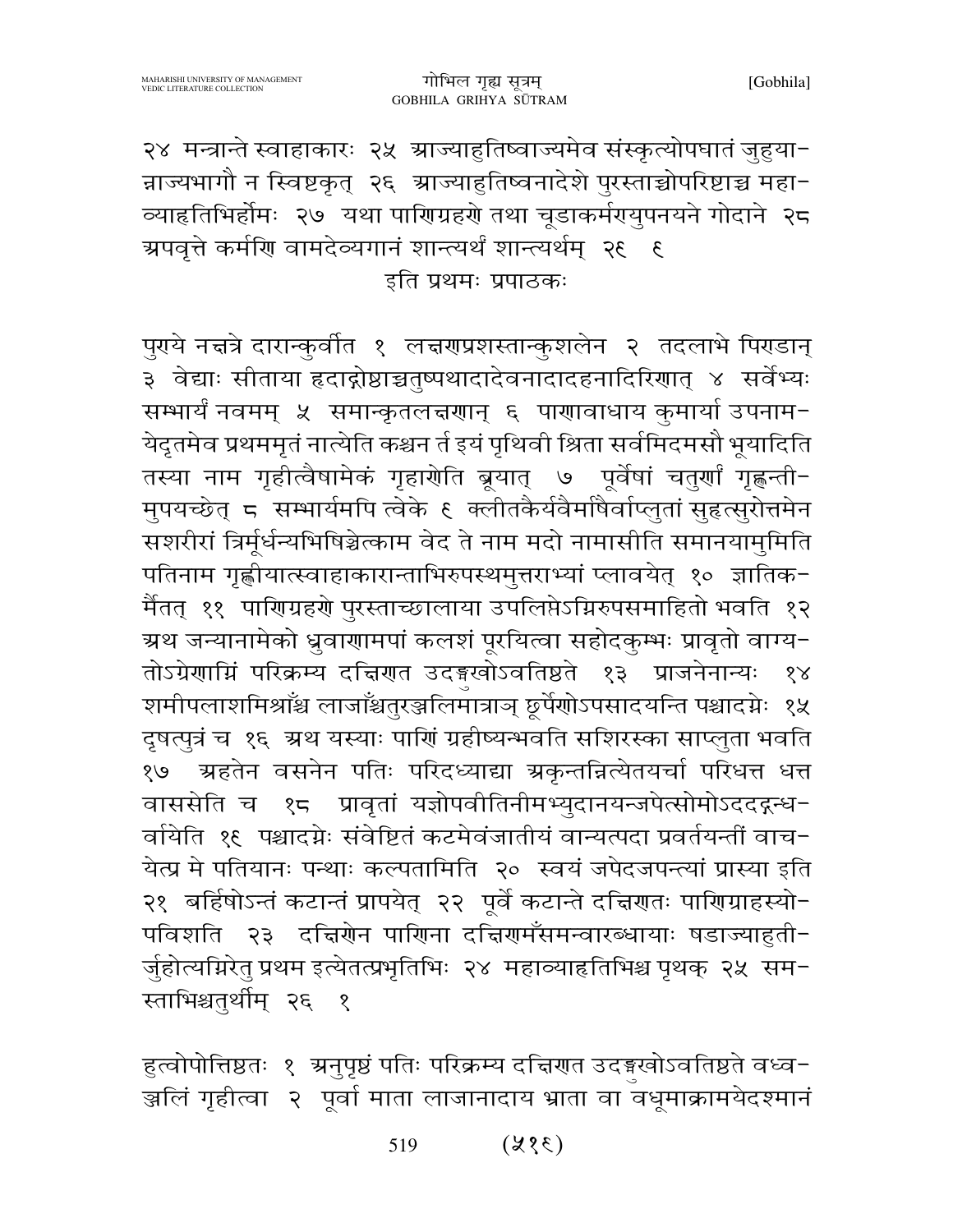दचिरणेन प्रपदेन ३ पाणिग्राहो जपतीममश्मानमारोहेति ४ सकृत्संगृहीतं लाजानामञ्जलिं भ्राता वध्वञ्जलावावपति ५ तं सोऽपस्तीर्णाभिघारितमग्नौ जुहोत्यविच्छिन्दत्यञ्जलिमियं नार्युपब्रूत इति ६ अर्यमणं नु देवं पूषणमि-त्युत्तरयोः ७ हुते पतिर्यथेतं परिव्रज्य प्रदद्मिणमग्निं परिणयति मन्त्रवान्वा ब्राह्मणः कन्यला पितृभ्य इति 5 परिणीता तथैवावतिष्ठते तथाक्रामति तथा जपति तथावपति तथा जुहोति ६ एवं त्रिः १० शूर्पेण शेषमग्नावोप्य प्रागुदीचीमभ्युत्क्रामयन्त्येकमिष इति ११ दत्तिरोन प्रक्रम्य सव्येनानुक्रामेत् १२ मा सव्येन दच्चिणमतिक्रामेति ब्रूयात् १३ ईच्चकान्प्रतिमन्त्रयेत सुमङ्गली-रियं वधूरिति १४ अपरेणाग्निमौदकोऽनुसंबज्य पाणिग्राहं मूर्धदेशेऽवसिञ्चति तथेतरां समञ्जन्त्वित्येतयर्चा १५ अवसिक्तायाः सव्येन पाणिनाञ्जलिमुपो-द्गह्य दच्चिरणेन पाणिना दच्चिणं पाणिं साङ्गृष्ठमुत्तानं गृहीत्वैताः षट् पाणि-्<br>ग्रँहणीया जपति गृभ्णामि त इति १६ समाप्तासूद्रहन्ति १७  $\overline{\mathcal{R}}$ 

प्रागुदीच्यां दिशि यद्ब्राह्मणकुलमभिरूपम् १ तत्राग्निरुपसमाहितो भवति २ ञ्चपरेणाग्निमानडहं रोहितं चर्म प्राग्ग्रीवमुत्तरलोमास्तीर्णं भवति ३ तस्मि− न्नेनां वाग्यतामुपवेशयन्ति ४ सा खल्वास्त एवानचत्रदर्शनात् *५* प्रोक्ते नचत्रे षडाज्याहृतीर्जुहोति लेखासन्धिष्वित्येतत्प्रभृतिभिः ६ स्राहुतेराहुतेस्तु सम्पातं मूर्धनि वध्वा ग्रवनयेत् ७ हुत्वोपोत्थायोपनिष्क्रम्य ध्रुवं दर्शयति 5 ध्रुवमसि ध्रुवाहं पतिकुले भूयासममुष्यासाविति पतिनाम गृह्णीयादात्मनश्च ६ ग्ररुन्धर्ती च १० रुद्धाहमस्मीत्येवमेव ११ ग्रथैनामनुमन्त्रयते ध्रुवा द्यौरि− त्येतयर्चा १२ अनुमन्त्रिता गुरुं गोत्रेणाभिवादयते १३ सोऽस्या वाग्विसर्गः १४) तावुभौ तत्प्रभृति त्रिरात्रमच्चारलवर्णाशिनौ ब्रह्मचारिणौ भूमौ सह शयी− याताम् १५ ग्रत्रार्घ्यमित्याहुः १६ ग्रागतेष्वित्येके १७ हविष्यमन्नं प्रथमं परिजपितं भुञ्जीत १८ श्वो भूते वा समशनीयं स्थालीपाकं कुर्वीत १९ तस्य देवता ग्रग्निः प्रजापतिर्विश्वे देवा ग्रनुमतिरिति २० उद्धत्य स्थालीपाकं व्यूह्यै-कदेशं पाणिनाभिमृशेदन्नपाशेन मणिनेति २१ भुक्त्वोच्छिष्टं वध्वै प्रदाय यथार्थम् २२ गौर्दचिया २३ ३

यानमारोहन्त्यां सुकिंशुकं शाल्मलिमित्येतामृचं जपेत् १ ग्रध्वनि चतुष्पथा-न्प्रतिमन्त्रयेत नदीश्च विषमाणि च महावृत्ताञ्श्मशानं च मा विदन्परिपन्थिन

> $(220)$ 520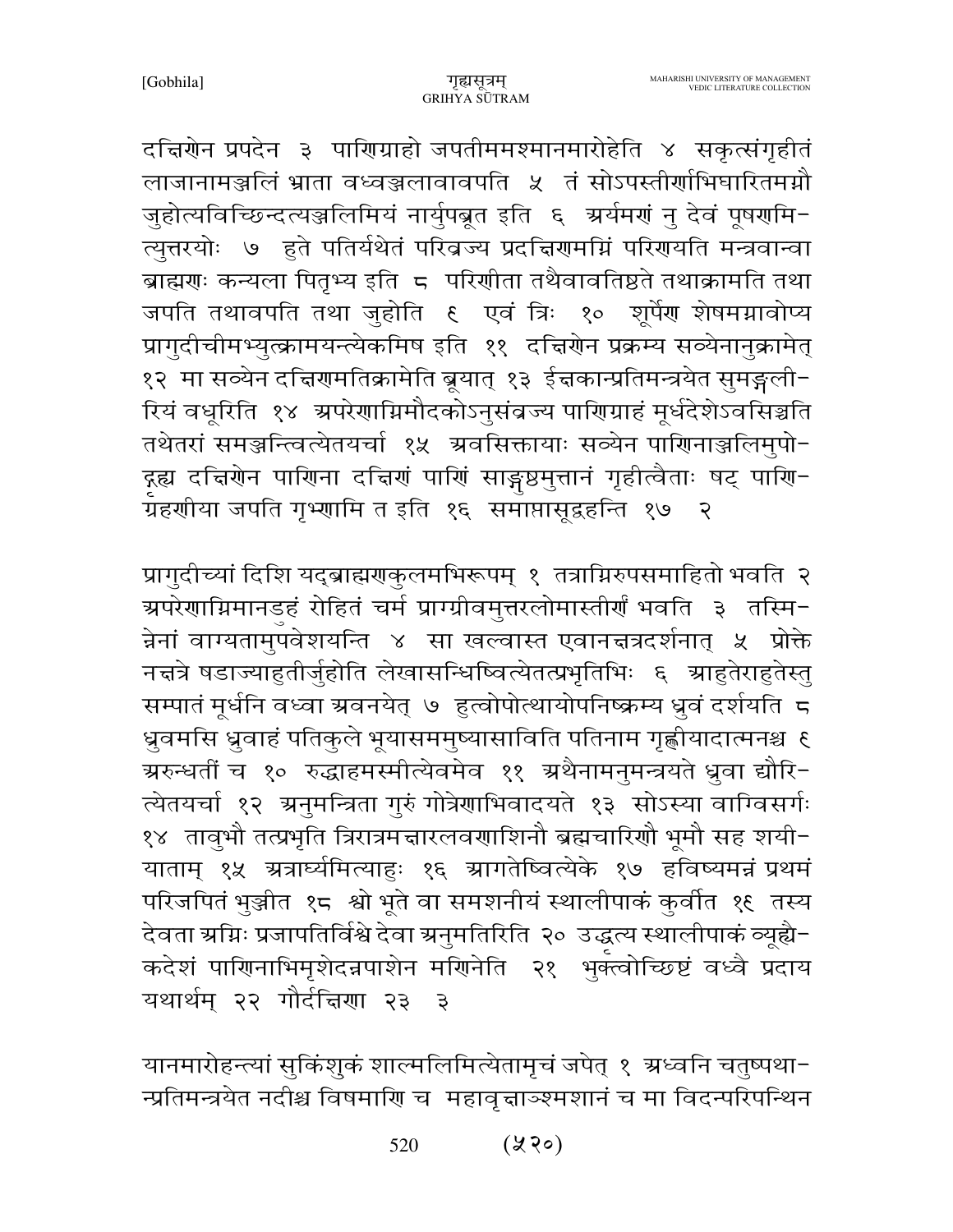इति २ अचभङ्गे नद्धविमोचे यानविपर्यासेऽन्यासु चापत्सु यमेवाग्निं हरन्ति तमेवोपसमाधाय व्याहृतिभिर्हुत्वान्यद्रूव्यमाहृत्य य ऋते चिदभिश्रिष इत्या-ज्यशेषेणाभ्यञ्जेत् ३ वामदेव्यं गीत्वारोहेत् ४ प्राप्तेषु वामदेव्यम् ५ गृहगतां पतिपुत्रशीलसम्पन्ना ब्राह्मरायोऽवरोप्यानडहे चर्मरायुपवेशयन्तीह गावः प्रजायध्वमिति ६ तस्याः कुमारमुपस्थ ग्रॉदध्युः ७ तस्मै शकलोटानञ्ज-लावावपेयुः ८ फलानि वा ९ उत्थाप्य कुमारं ध्रुवा म्राज्याहुतीर्जुहोत्यष्टा− विह धृतिरिति १० समाप्तासु समिधमाधाय यथावयसं गुरून्गोत्रेणाभिवद्य यथार्थम् ११ ४

ग्रथातश्चतुर्थीकर्म १ ग्रमिमुपसमाधाय प्रायश्चित्ताज्याहुतीर्जुहोत्यग्ने प्रायश्चित्त इति चतुः २ अग्नेः स्थाने वायुचन्द्रसूर्याः ३ समस्य पञ्चमीं बहुवदूह्य ४ ग्राहुतेराहुतेस्तु सम्पातमुदपात्रेऽवनयेत् ४ तेनैनां सकेशनखामभ्यज्य ह्रास− यित्वाप्लावयन्ति ६ ऊर्ध्वं त्रिरात्रात्सम्भव इत्येके ७ यदर्तुमती भवत्यु-परतशोणिता तदा सम्भवकालः ८ दच्चिणेन पाणिनोपस्थमभिमृशेद्विष्णुर्योनि कल्पयत्वित्येतयर्चा गर्भं धेहि सिनीवालीति च १ समाप्यचौं सम्भवतः  $\chi$  $\delta$ 

तृतीयस्य गर्भमासस्यादिसदेशे पुँसवनस्य कालः १ प्रातः सशिरस्काप्लु-तोदगग्रेषु दर्भेषु पश्चादग्नेरुदगग्रेषु दर्भेषु प्राच्युपविशति २ पश्चात्पतिरवस्थाय दच्चिरोन पारागना दच्चिरामँसमन्ववमृश्यानन्तर्हितं नाभिदेशमभिमृशेत्पुमाँसौ मित्रावरुगावित्येतयर्चा ३ ग्रथ यथार्थम् ४ ग्रथापरम् ५ प्रागुदीच्यां दिशि न्यग्रोधशुङ्गामुभयतःफलामस्त्रामामकृमिपरिसृप्तां त्रिःसप्तैर्यवैर्माषैर्वा परिक्री-योत्थापयेत् ६ यद्यसि सौमी सोमाय त्वा राज्ञे परिक्रीणामि यद्यसि वारुणी वरुणाय त्वा राज्ञे परिक्रीणामि यद्यसि वसुभ्यो वसुभ्यस्त्वा परिक्रीणामि यद्यसि रुद्रेभ्यो रुद्रेभ्यस्त्वा परिक्रीगामि यद्यस्यादित्येभ्य स्रादित्येभ्यस्त्वा परिक्रीगामि यद्यसि मरुद्धो मरुद्धस्त्वा परिक्रीगामि यद्यसि विश्वेभ्यो देवेभ्यो विश्वेभ्यस्त्वा देवेभ्यः परिक्रीणामि ७ ग्रोषधयः सुमनसो भूत्वास्यां वीर्यं समाधत्तेयं कर्म करिष्यतीत्युत्थाप्य तृगैः परिधायाहृत्य वैहायसीं निदध्यात् 5 दृषदं प्रचाल्य ब्रह्मचारी बतवती वा ब्रह्मबन्धूः कुमारी वाप्रत्याहरन्ती पिनष्टि ६ प्रातः सशिरस्काप्लुतोदगग्रेषु दर्भेषु पश्चादग्नेरुदगग्रेषु दर्भेषु

> $(\lambda \lambda)$ 521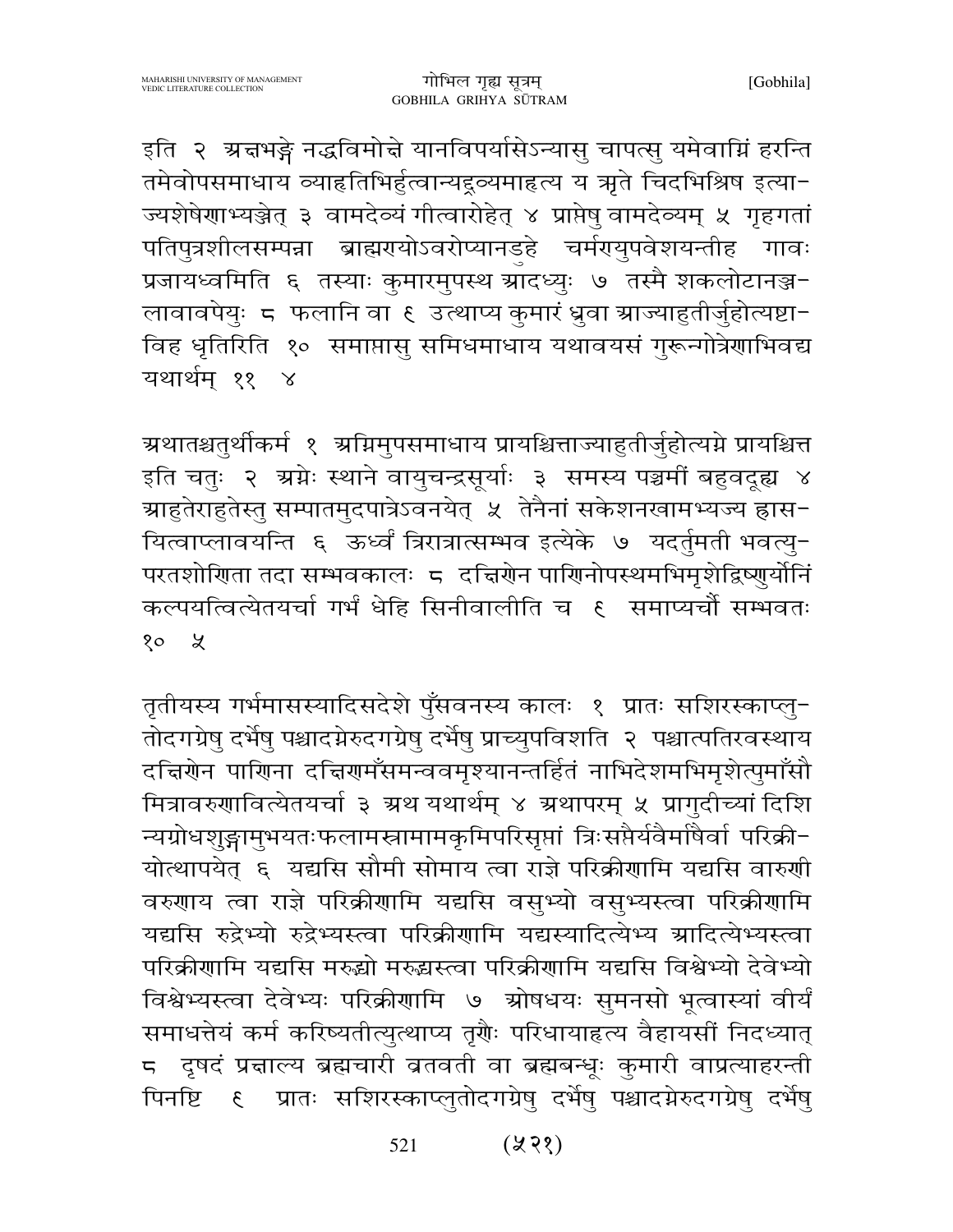प्राक्शिराः संविशति १० पश्चात्पतिरवस्थाय दच्चिणस्य पाणेरङ्गष्ठेनोपकनि-ष्ठिकया चाङ्गल्याभिसंगृह्य दच्चिणे नासिकास्रोतस्यवनयेत्पुमानम्निः पुमानिन्द्र इत्येतयर्चा ११ ग्रथ यथार्थम् १२ ६

म्रथ सीमन्तकरणं प्रथमगर्भे १ चतुर्थे मासि षष्ठेऽष्टमे वा २ प्रातः सशिर− स्काप्लुतोदगग्रेषु दर्भेषु पश्चादग्नेरुदगग्रेषु दर्भेषु प्राच्युपविशति ३ पश्चा-त्पतिरवस्थाय युग्मन्तमौदुम्बरं शलाटग्रथ्नमाबध्नात्ययमूर्जावतो वृत्त इति ४ ग्रथ सीमन्तमूर्ध्वमुन्नयति भूरिति दर्भपिञ्जूलीभिरेव प्रथमं भुवरिति द्वितीयं स्वरिति तृतीयम् ५ अथ वीरतरेण येनादितेरित्येतयर्चा ६ अथ पूर्णचात्रेण राकामहमित्येतयर्चा ७ त्रिःश्वेतया च शलल्या यास्ते राके सुमतय इति 5 कृसरः स्थालीपाक उत्तरघृतस्तमवेत्तयेत् १ किं पश्यसीत्युक्त्वा प्रजामिति वाचयेत् १० तं सा स्वयं भुञ्जीत ११ वीरसूर्जीवसूर्जीवपत्नीति ब्राह्मरायो मङ्गल्याभिर्वाग्भिरुपासीरन् १२ ग्रथ सोष्यन्तीहोमः १३ प्रतिष्ठिते वस्तौ परिस्तीर्याम्रिमाज्याहुती जुहोति या तिरश्चीत्येतयर्चा विपश्चित्पुच्छमभरदिति च १४ पुमानयं जनिष्यतेऽसौ नामेति नामधेयं गृह्णाति १५ यत्तद्गुह्यमेव भवति १६ यदास्मै कुमारं जातमाचचीरन्नथ ब्रूयात्काङ्कत नाभिकृन्तनेन स्तनप्रति− धानेन चेति १७ व्रीहियवौ पेषयेत्तयैवावृता यया शुङ्गाम् १८ दत्तिरास्य पाणेरङ्गुष्ठेनोपकनिष्ठिकया चाङ्गुल्याभिसंगृह्य कुमारस्य जिह्नायां निमार्ष्टी-यमाज्ञेति १६ तथैव मेधाजननं सर्पिः प्राशयेत् २० जातरूपेण वादाय कुमा− रस्य मुखे जुहोति मेधां ते मित्रावरुणावित्येतयर्चा सदसस्पतिमद्भुतमिति च २१ कृन्तत नाभिमिति ब्रूयात्स्तनं च प्रतिधत्तेति ग्रत ऊर्ध्वमसमालम्भनमा दशरात्रात् २२ ७

जननाद्यस्तृतीयो ज्यौत्स्नस्तस्य तृतीयायां प्रातः सशिरस्कं कुमारमाप्ला-व्यास्तमिते वीते लोहितिम्नचञ्जलिकृतः पितोपतिष्ठते १ अथ माता शुचिना वसनेन कुमारमाच्छाद्य दचिरणत उदञ्चं पित्रे प्रयच्छत्युदक्शिरसम् २ अनुपृष्ठं परिक्रम्योत्तरतोऽवतिष्ठते ३ अ्थ जपति यत्ते सुसीम इति यथायं न प्रमोयेत पुत्रो जनित्र्या ग्रधीति ४ उदञ्चं मात्रे प्रदाय यथार्थम् ५ ग्रथ येऽत ऊर्ध्वं ज्यौत्स्नाः प्रथमोद्दिष्ट एव तेषु पितोपतिष्ठतेऽपामञ्जलिं पूरयित्वाभिमु-खश्चन्द्रमसम् ६ यददश्चन्द्रमसीति सकृद्यजुषा द्विस्तूष्णीमुत्सृज्यं यथार्थम् ७

> $(x, 3)$ 522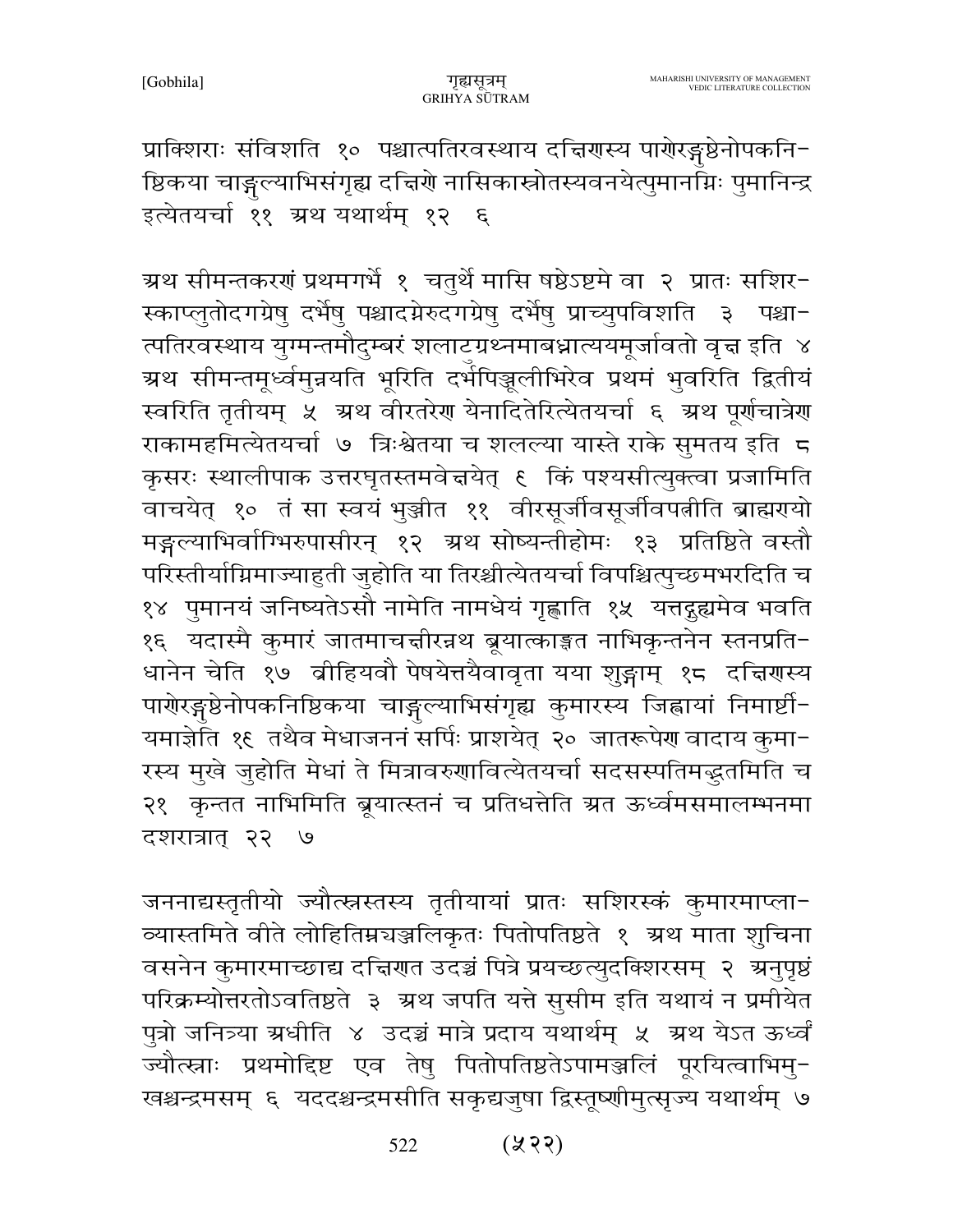जननाद्दशरात्रे व्युष्टे शतरात्रे संवत्सरे वा नामधेयकरणम् 5 अथ यस्तत्क-रिष्यन्भवति पश्चादग्नेरुदगग्रेषु दर्भेषु प्राङुपविशति १ अथ माता शुचिना वसनेन कुमारमाच्छाद्य दचिरणात उदञ्चं कर्त्रे प्रयच्छत्युदक्शिरसम्  $80<sub>o</sub>$ ग्रनुपृष्ठम्परिक्रम्योत्तरत उपविशत्युदगग्रेष्वेव दर्भेषु ११ अथ जुहोति प्रजाप− तये तिथये नचत्राय देवताया इति १२ तस्य मुख्यान्प्राणान्संमृशन्कोऽसि कतमोऽसीत्येतं मन्त्रं जपति १३ श्राहस्पत्यं मासं प्रविशासावित्यन्ते च मन्त्रस्य घोषवदाद्यन्तरन्तस्थं दीर्घाभिनिष्ठानान्तं कृतं नाम दध्यात् १४ एतदतद्धितम् १५ ग्रयुग्दान्तं स्त्रीणाम् १६ मात्रे चैव प्रथमं नामधेयमारूयाय यथार्थम् १७ गौर्दचिया १८ कुमारस्य मासि मासि संवत्सरे सांवत्सरिकेषु वा पर्वस्व-ग्नीन्द्रौ द्यावापृथिवी विश्वान्देवाँश्च यजेत १९ दैवतमिष्ट्वा तिथिं नच्चत्रं च यजेत २० विप्रोष्य ज्येष्ठस्य पुत्रस्योभाभ्यां पाणिभ्यां मूर्धानं परिगृह्य जपेद्यदा वा पिता म इति विद्यादुपेतस्य वाङ्गादङ्गात्सस्रवसीति २१ पशूनां त्वा हिङ्का-.<br>रेणाभिजिघ्रामीत्यभिजिघ्रच यथार्थम् २२ एवमेवावरेषाम् २३ यथाज्येष्ठं यथोपलम्भं वा २४ स्त्रियास्तूष्णीं मूर्धन्यभिजिघ्रणं मूर्धन्यभिजिघ्रणम् २५  $\overline{a}$ 

ग्रथातस्तृतीये वर्षे चूडाकरगम् १ पुरस्ताच्छालाया उपलिप्तेऽग्निरुपसमाहितो भवति २ तत्रैतान्युपक्लृप्तानि भवन्ति ३ एकविँशतिर्दर्भपिञ्जल्य उष्णोद-ककॅंस स्रौदुम्बरः चुर स्रादर्शो वा चुरपाणिर्नापित इति दचिगतः ४ स्रानडहो गोमयः कृसरः स्थालीपाको वृथापक्व इत्युत्तरतः ५ व्रीहियवैस्तिलमाषैरिति पृथक् पात्राणि पूरयित्वा पुरस्तादुपनिदध्युः ६ कृसरो नापिताय सर्वबीजानि चेति ७ अथ माता शुचिना वसनेन कुमारमाच्छाद्य पश्चादग्नेरुदगग्रेषु दर्भेषु प्राच्युपविशति ८ ग्रथ यस्तत्करिष्यन्भवति पश्चात्प्राङवतिष्ठते १ ग्रथ जपत्यायमगात्सविता चुरेणेति सवितारं मनसा ध्यायन्नापितं प्रेचमाणः  $80<sub>o</sub>$ उष्णेन वाय उदकेनैधीति वायुं मनसा ध्यायन्नुष्णोदककरॅंसं प्रेत्नमाणः  $\overline{\mathbf{S}}$ दच्चिर्णेन पाणिनाप स्रादाय दच्चिणां कपुष्णिकामुन्दत्याप उन्दन्तु जीवस इति १२ विष्णोर्द ष्ट्रोऽसीत्यौदुम्बरं चुरं प्रेचत स्रादर्शं वा १३ स्रोषधे त्रायस्वैनमिति सप्त दर्भपिञ्जूलीर्दचिरणायां कपुष्णिकायामभिशिरोग्रा निदधाति १४ ता वामेन पाणिना निगृह्य दचिणेन पाणिनौदुम्बरं चुरं गृहीत्वादर्शं वाभिनिदधाति स्वधिते मैनं हिँसीरिति १५ येन पूषा बृहस्पतेरिति त्रिः प्राञ्चं प्रोहत्य-

> $(23)$ 523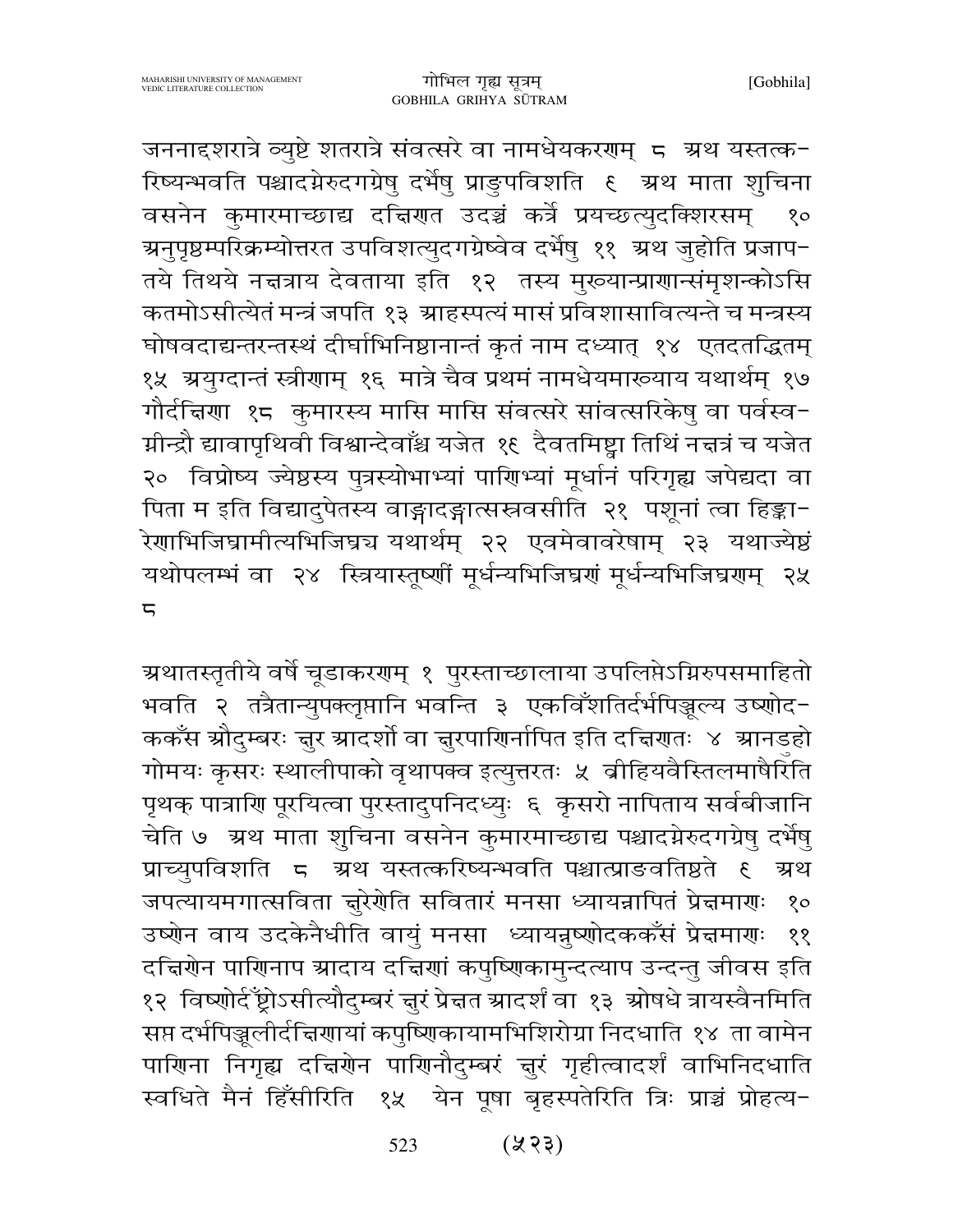प्रच्छिन्दन्सकृद्यजुषा द्विस्तूष्णीम् १६ ग्रथायसेन प्रच्छिद्यानडहे गोमये निद-धाति १७ एतयैवावृता कपुच्छलम् १८ एतयोत्तरां कपुष्णिकाम् १६ उन्दनप्रभृति त्वेवाभिनिवर्तयेत् २० उभाभ्यां पाणिभ्यां मूर्धानं परिगृह्य जपेत्त्र्यायुषं जमदग्नेरिति २१ एतयैवावृता स्त्रियाः २२ तूष्णीम् २३ मन्त्रेण तु होमः २४ उदङ्ङग्नेरुत्सृप्य कुशलीकारयन्ति यथागोत्रकुलकल्पम् २५ ्<br>ग्रानडहे गोमये केशान्कृत्वारगयं हत्वा निखनन्ति २६ स्तम्बे हैके निदधति २७ वथार्थम् २८ गौर्दचिया २९ ६

गर्भाष्टमेषु ब्राह्मरामुपनयेत् १ गर्भैकादशेषु चत्रियं २ गर्भद्रादशेषु वैश्यम् ३ स्रा षोडशाद्रर्षाद्ब्राह्मगस्यानतीतः कालो भवत्या द्वाविँशात्त्वत्रियस्याचतु− विँशाद्वैश्यस्य ४ ग्रत ऊर्ध्वं पतितसावित्रीका भवन्ति ५ नैनानुपनयेयुर्ना-ध्यापयेयुर्न याजयेयुर्नैभिर्विवहेयुः ६ यदहरुपैष्यन्मारणवको भवति प्रग एवैनं तदहर्भोजयन्ति कुशलीकारयन्त्याप्लावयन्त्यलङ्कर्वन्त्यहतेन वाससाच्छाद-यन्ति ७ न्नौमशारणकार्पासौर्णान्येषां वसनानि ८ ऐरोयरौरवाजान्यजिनानि मुञ्जकाशताम्बल्यो रशनाः ६ पार्णबैल्वाश्वत्था दराडाः ११ चौमं शार्णं वा वसनं ब्राह्मगस्य कार्पासं चत्रियस्याविकं वैश्यस्य १२ एतेनैवेतरागि द्रव्यागि व्यारूयातानि १३ भ्रलाभे वा सर्वाणि सर्वेषाम् १४ पुरस्ताच्छालाया उपलिप्तेऽग्निरुपसमाहितो भवति १५ अम्रे ब्रतपत इति हुत्वा पश्चादमेरुदगग्रेषु दर्भेषु प्राङाचार्योऽवतिष्ठते १६ अन्तरेणाग्नघार्यो माणवकोऽञ्जलि-कृतोऽभिमुख स्राचार्यमुदगग्रेषु दर्भेषु १७ तस्य दद्मिणतोऽवस्थाय मन्त्रवा− न्ब्राह्मणोऽपामञ्जलिं पूरयति १८ उपरिष्टाच्चाचार्यस्य १९ प्रेन्नमाणो जपत्या-गन्त्रा समगन्महीति २० ब्रह्मचर्यमागामिति वाचयति २१ को नामासीति नामधेयं पृच्छति तस्याचार्यः २२ अभिवादनीयं नामधेयं कल्पयित्वा २३ देवताश्रयं वा नचत्राश्रयं वा २४ गोत्राश्रयमप्येके २५ उत्सृज्यापा-मञ्जलिमाचार्यो दचिरणेन पाणिना दचिणं पाणिं साङ्गष्ठं गृह्णाति देवस्य ते सवितुः प्रसवेऽश्विनोर्बाहुभ्यां पूष्णो हस्ताभ्यां हस्तं गृह्णाम्यसाविति २६ अथैनं प्रदच्चिरणमावर्तयति सूर्यस्यावृतमन्वावर्तस्वासाविति २७ दच्चिरणेन पारिणना दच्चिर्णमँसमन्ववमृश्यानन्तर्हितां नाभिमभिमृशेत्प्राणानां ग्रन्थिरसीति २८ उत्सृप्य नाभिदेशमहुर इति २६ उत्सृप्य हृदयदेशं कृशन इति ३० दचिर्यान पाणिना दच्चिणमॅसमन्वालभ्य प्रजापतये त्वा परिददाम्यसाविति ३१ सव्येन

> $(238)$ 524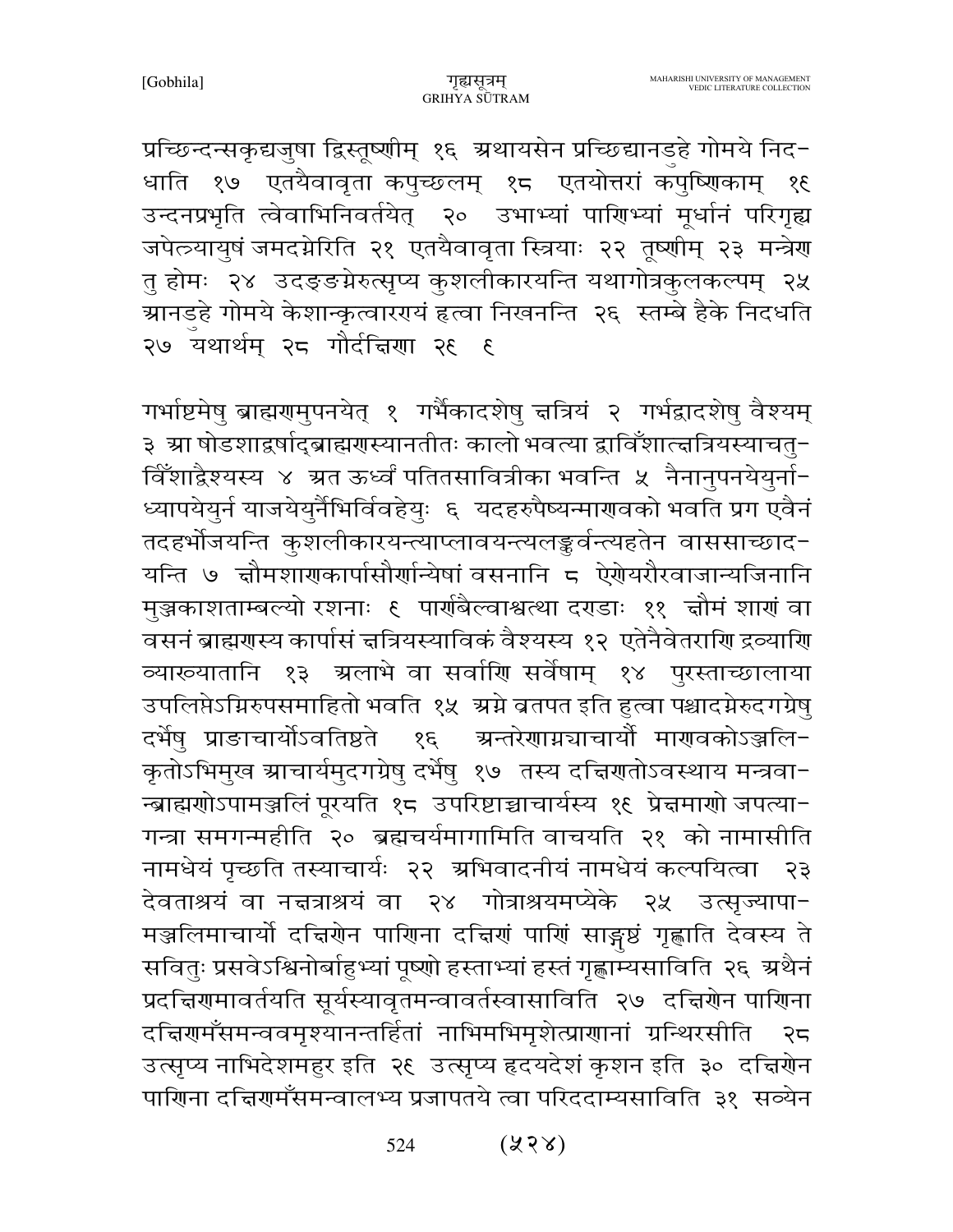सव्यं देवाय त्वा सवित्रे परिददाम्यसाविति ३२ न्न्रथैनं संप्रेष्यति ब्रह्मचार्यस्यासाविति ३३ समिधमाधेह्यपोशान कर्म कुरु मा दिवा स्वाप्सी-रिति ३४ उदङ्ङग्नेरुत्सृप्य प्राङाचार्य उपविशत्युदगग्रेषु दर्भेषु ३५ प्रत्यङ्गा-गलको दचिगजान्वक्तोऽभिमुख स्राचार्यमुदगग्रेष्वेव दर्भेषु ३६ अथैनं त्रिः प्रदच्चिर्णं मुञ्जमेखलां परिहरन्वाचयतीयं दुरुक्तात्परिबाधमानेत्यृतस्य गोप्त्रीति च ३७ ग्रथोपसीदत्यधीहि भोः सावित्रीं मे भवाननुब्रवीत्विति ३८ तस्मा ग्रन्वाह पच्छोऽर्धर्चश ऋक्श इति ३६ महाव्याहतीश्च विहृता स्रोँकारान्ताः ४० वार्चं चास्मै दराडं प्रयच्छन्वाचयति सुश्रवः सुश्रवसं मा कुर्विति ४१ ग्रथ भैन्नं चरति ४२ मातरमेवाग्रे द्वे चान्ये सुहृदौ यावत्यो वा सन्निहिताः स्युः ४३ स्राचार्याय भैन्नं निवेदयते ४४ तिष्ठत्यहःशेषं वाग्यतः ४५ ग्रस्तमिते समिधमादधात्यग्नये समिधमहार्षमिति ४६ त्रिरात्रमत्तारालवणाशी भवति ४७ तस्यान्ते सावित्रश्चरुः ४८ यथार्थम् ४६ गौर्दचिर्णा ५० १० इति द्वितीयः प्रपाठकः

ग्र्यातः षोडशे वर्षे गोदानम् १ चूडाकरशेन केशान्तकरशं व्याख्यातम् २ ब्रह्मचारी केशान्तान्कारयते ३ सर्वारायङ्गलोमानि संहारयते ४ गोमिथुनं दचिणा ब्राह्मणस्य ५ अश्वमिथुनं चत्रियस्य ६ अविमिथुनं वैश्यस्य ७ गौर्वैव सर्वेषाम् ८ ग्रजः केशप्रतिग्राहाय ६ उपनयनेनैवोपनयनं व्याख्या-तम् १० न त्विहाहतं वासो नियुक्तम् ११ नालङ्कारः १२ नाचरिष्यन्तं संवत्सरमुपनयेत् १३ वार्चं चास्मै दराडं प्रयच्छन्नादिशति १४ ग्राचार्याधीनो भवान्यत्राधर्मचरणात् १५ क्रोधानृते वर्जय १६ मैथुनम् १७ उपरिशय्याम् १८ कौशीलवगन्धाञ्जनानि १६ स्त्रानम् २० ग्रवलेखनदन्तप्रज्ञालनपा-दप्रचालनानि २१ चुरकृत्यम् २२ मधुमाँसे २३ गोयुक्तारोहरणम् २४ ग्रन्तर्ग्राम उपानहोर्धारणम् २५ स्वयमिन्द्रियमोचनमिति २६ मेखलाधारण− भैत्तचर्यदराडधारगसमिदाधानोदकोपस्पर्शनप्रातरभिवादा इत्येते नित्यध-र्माः २७ गोदानिकबातिकादित्यबतौपनिषदज्यैष्ठसामिकाः संवत्सराः २८ तेषु सायंप्रातरुदकोपस्पर्शनम् २९ ग्रादित्यवतं तु न चरन्त्येके ये  $50<sup>o</sup>$ चरन्त्येकवाससो भवन्ति ३१ स्रादित्यं च नान्तर्दधतेऽन्यत्र वृत्तशरणाभ्याम् ३२ नापोऽभ्यवयन्त्यूर्ध्वं जानुभ्यामगुरुप्रयुक्ताः ३३ १

> $(x3x)$ 525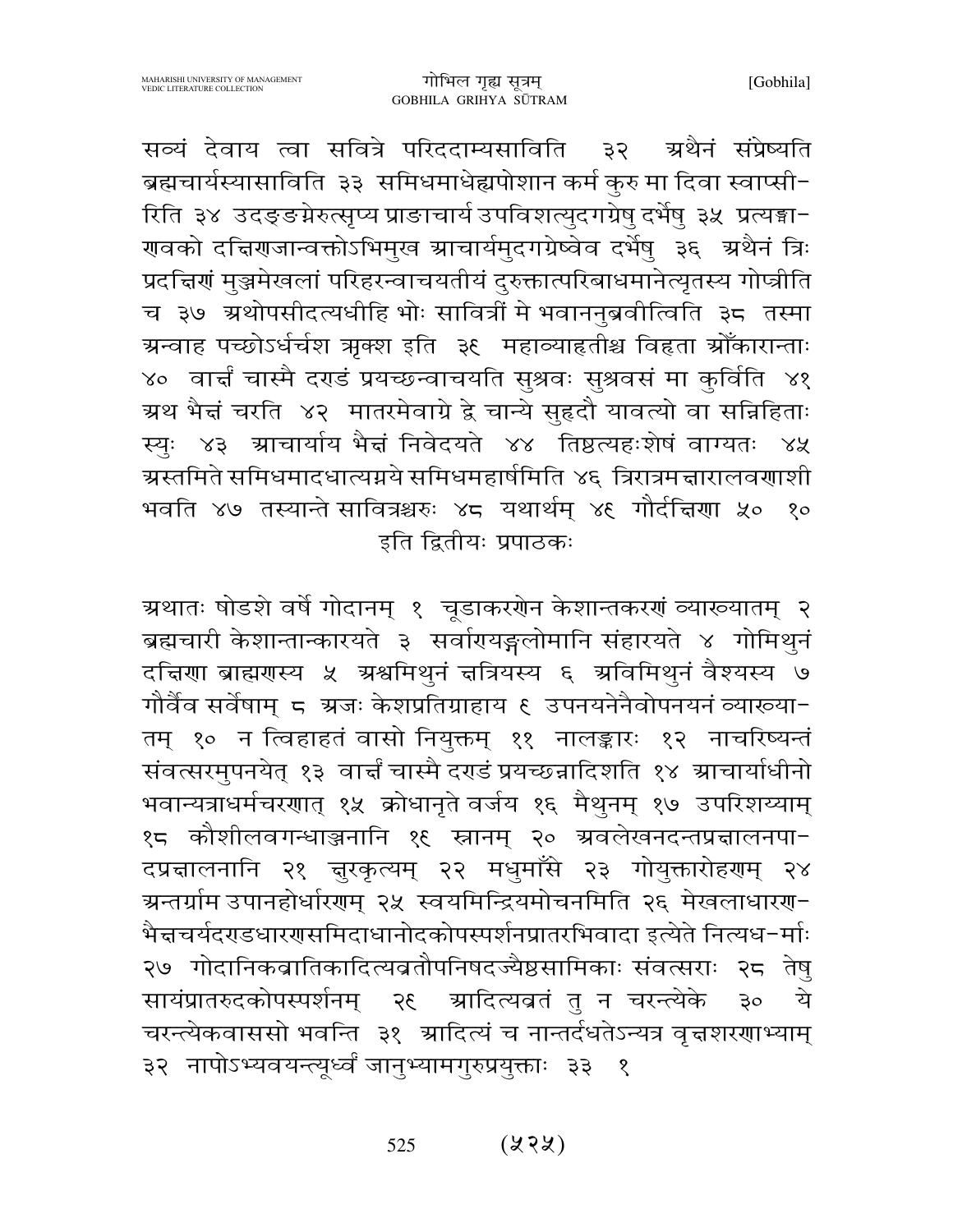द्वादश महानाम्निकाः संवत्सराः १ नव षट् त्रयः २ इति विकल्पः ३ संवत्सरमप्येके ४ व्रतं तु भूयः ५ पूर्वैश्चेच्छुता महानाम्नघः ६ ग्रथापि रौरुकिब्राह्मणं भवति ७ कुमारान्ह स्म वै मातरः पाययमाना ग्राहुः ८ शक्वरीणां पुत्रका व्रतं पारयिष्णवो भवतेति १ तास्वनुसवनमुदकोपस्पर्शनम् १० नानुपस्पृश्य भोजनं प्रातः ११ सायमुपस्पृश्याभोजनमा समिदाधानात् १२ कृष्णवस्त्रः १३ कृष्णभद्तः १४ ग्राचार्याधीनः १५ ग्रपन्थदायी १६ तपस्वी १७ तिष्ठेद्दिवा १८ स्रासीत नक्तम् १६ वर्षति च नोपसर्पेच्छन्नम् २० वर्षन्तं ब्रूयादापः शक्वर्य इति २१ विद्योतमानं ब्रूयादेवंरूपाः खलु शक्वर्यो भवन्तीति २२ स्तनयन्तं ब्रूयान्मह्या महान्धोष इति २३ न स्रव-न्तीमतिक्रामेदनुपस्पृशन् २४ न नावमारोहेत् २५ प्राणसंशये तूपस्पृश्यारोहेत् २६ तथा प्रत्यवरुह्य २७ उदकसाधवो हि महानाम्नच इति २८ एवं खलु चरतः कामवर्षी पर्जन्यो भवति २९ अनियमो वा कृष्णस्थानासनपन्थभन्नेषु ३० तृतीये चरिते स्तोत्रीयामनुगापयेत् ३१ एवमितरे स्तोत्रीये ३२ सर्वा वान्ते सर्वस्य ३३ उपोषिताय संमीलितायानुगापयेत् ३४ कॅसमपां पूरयित्वा सर्वोषधीः कृत्वा हस्ताववधाय प्रदच्चिणमाचार्योऽहतेन वसनेन परिणह्येत् ३५ परिगहनान्ते वानुगापयेत् ३६ परिगद्धो वाग्यतो न भुञ्जीत त्रिरात्रमहोरात्रौ वा ३७ अपि वाररये तिष्ठेदास्तमयात् ३८ श्वो भूतेऽररयेऽग्निमुपसमाधाय व्याहतिभिर्हुत्वाथैनमवेज्ञयेत् ३६ अग्निमाज्यमादित्यं ब्रह्मारामनड्वाहमन्न− मपो दधीति ४० स्वरभिव्यरूयं ज्योतिरभिव्यरूयमिति ४१ एवं त्रिः सर्वाणि ४२ शान्तिं कृत्वा गुरुमभिवादयते ४३ सोऽस्य वाग्विसर्गः ४४ ग्रनड्वा-न्कँसो वासो वर इति दचियाः ४५ प्रथमे विकल्पः ४६ म्राच्छा-दयेदुरुमित्येके ४७ ऐन्द्रः स्थालीपाकस्तस्य जुहुयादृचं साम यजामह इत्येतयर्चा सदसस्पतिमद्भुतमिति वोभाभ्यां वा ४८ अनुप्रवचनीयेष्वेवम् ४६ सर्वत्राचार्षं तदशकं तेनारात्समुपगामिति मन्त्रविशेषः ५० स्राग्नेयेऽज ऐन्द्रे मेषो गौः पावमाने पर्वदच्चिणाः ५१ प्रत्येत्याचार्यं सपरिषत्कं भोजयेत् ५२ सब्रह्मचारिणश्चोपसमेतान् ५३ ज्येष्ठसाम्रो महानाम्निकेनैवानुगाप-नकल्पो व्याख्यातः ५४ तत्रैतानि नित्यब्रतानि भवन्ति ५५ न शूद्रामुपेयात् ५६ न पत्तिमाँसं भुञ्जीत ५७ एकधान्यमेकदेशमेकवस्त्रं च वर्जयेत् ५८ उद्धताभिरद्धिरुपस्पृशेत् ५६ स्रादेशनात्प्रभृति न मृगमयेऽश्नीयात् ६० न पिर्बेत् ६१ श्रवणादित्येके ६२ २

> $(358)$ 526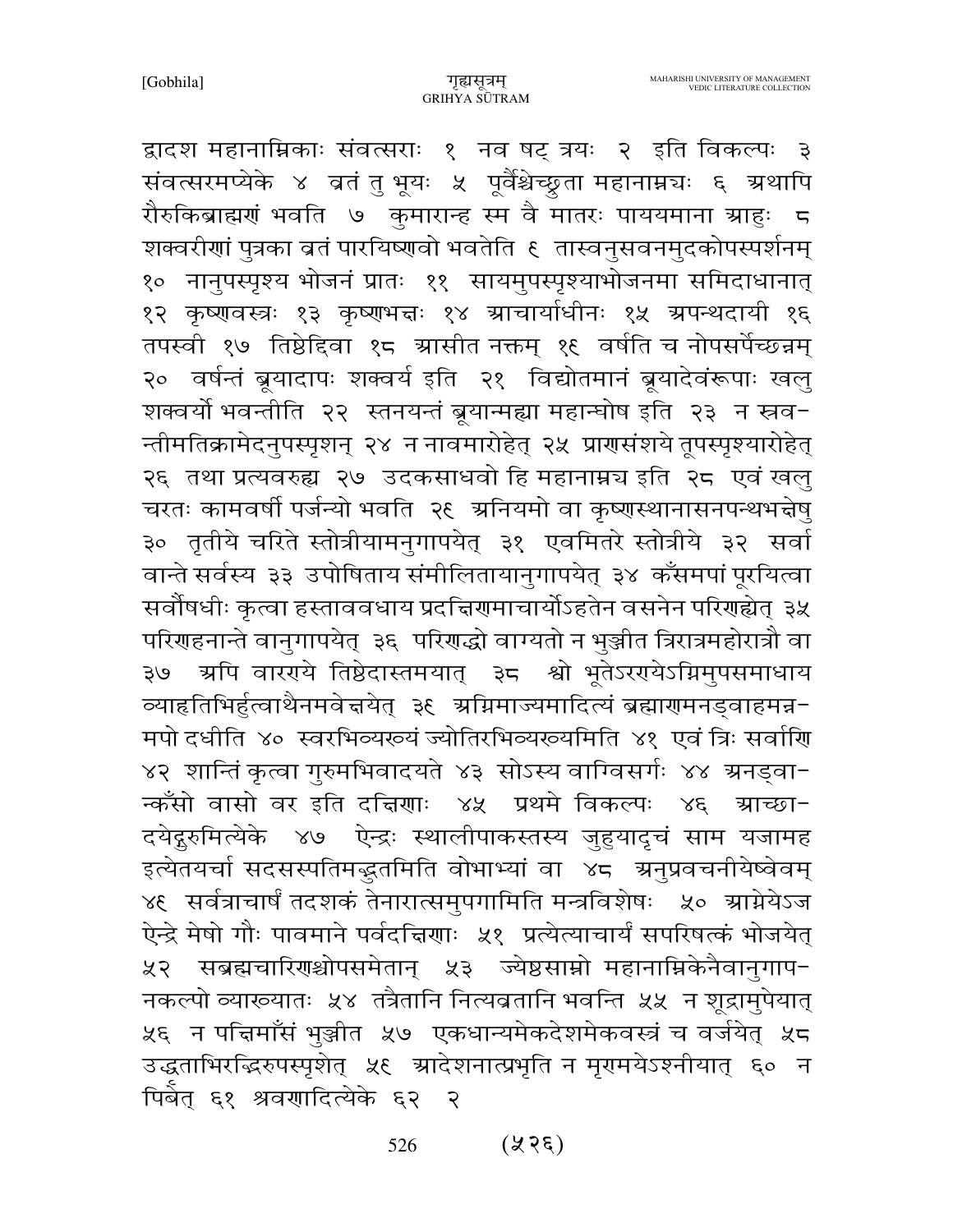प्रौष्ठपदीं हस्तेनोऽपाकरणम् १ व्याहतिभिर्हुत्वा शिष्याणां सावित्र्यनुवचनं यथोपनयने २ सामसावित्रीं च ३ सोमं राजानं वरुगमिति च ४ ग्रादि-तश्छन्दसोऽधीत्य यथार्थम् ५ ग्रज्ञतधाना भज्ञयन्ति धानावन्तं करम्भिर्णामति ६ दधः प्राश्नन्ति दधिक्राव्णोऽकारिषमिति ७ स्राचान्तोदकाः खारिडके-भ्योऽनुवाक्या ग्रनुगेयाः कारयेत् 5 सावित्रमहः काङ्गन्ते ६ उदगयने च पत्तिर्णी रात्रिम् १० उभयत एके त्रिरात्रम् ११ स्राचार्याणां चोदको-त्सेचनमुभयत्र १२ श्रवणामेक उपाकृत्यैतमा सावित्रात्कालं काङ्गन्ते १३ तैषीमुत्सृजन्ति १४ प्राङ्वोदङ्वा ग्रामान्निष्क्रम्य या स्रापोऽनवमेहनीयास्ता ग्रभ्येत्योपस्पृश्य च्छन्दाँस्यृषीनाचार्यांश्च तर्पयेयुः १५ तस्मिन्प्रत्युपाकरणे-ऽभ्रानध्याय स्रा पुनरुपाकरणाच्छन्दसः १६ विद्युत्स्तनयितुपृषितेष्वाकालम् १७ उल्कापातभूमिचलज्योतिषोरुपसर्गेषु १८ निर्घाते च १९ ग्रष्टकामावा-स्यासु नाधीयीरन् २० पौर्णमासीषु २१ तिसृषु कार्त्तिक्यां फाल्गुन्यामाषा-ढ्यां च २२ ग्रहोरात्रम् २३ सब्रह्मचारिशि च प्रेते २४ स्वे च भूमिपतौ २५ त्रिरात्रमाचार्ये २६ उपसन्ने त्वहोरात्रम् २७ गीतवादित्ररुदितातिवातेषु तत्कालम् २८ शिष्टाचारोऽतोऽन्यत्र २९ ग्रद्धते कुलपत्योः प्रायश्चित्तम् ३० वँशमध्यमयोर्मणिके वा भिन्ने व्याहृतिभिर्जुहुयात् ३१ दुःस्वप्नेष्वद्य नो देव सवितरित्येतामृचं जपेत् ३२ ग्रथापरम् ३३ चित्ययूपोपस्पर्शनकर्णक्रोशा-चिवेपनेषु सूर्याभ्युदितः सूर्याभिनिम्लुप्त इन्द्रियैश्च पापस्पर्शैः पुनर्मामैत्वि− न्द्रियमित्येताभ्यामाज्याहुती जुहुयात् ३४ स्राज्यलिप्ते वा समिधौ ३५ जपेद्रा लघुषु ३६  $\mathcal{F}$ 

ब्रह्मचारी वेदमधीत्य १ उपन्याहृत्य गुरवे २ अनुज्ञातो दारान्कुर्वीत ३ ग्रसगोत्रान् ४ मातुरसपिराडा ५ ग्रनग्निका तु श्रेष्ठा ६ ग्रथाप्लवनम् ७ उत्तरतः पुरस्ताद्वाचार्यकुलस्य परिवृतं भवति 5 तत्र प्रागग्रेषु दर्भेषूदङ्ङाचार्य भिरद्धिर्गन्धवतीभिः शीतोष्णाभिराचार्योऽभिषिञ्चेत् ११ स्वयमिव तु १२ मन्त्रवर्णो भवति १३ ये ग्रप्स्वन्तरग्नयः प्रविष्टा इत्यपामञ्जलिमवसिञ्चति १४ यदपां घोरं यदपां क्रूरं यदपामशान्तमिति च १५ यो रोचनस्तमिह गृह्णामीत्यात्मानमभिषिञ्चति १६ यशसे तेजस इति च १७ येन स्त्रियम-कृणुतमिति च १८ तूष्णीं चतुर्थम् १६ उपोत्थायदित्यमुपतिष्ठेतोद्यन्भ्राजभृ-

> $(88)$ 527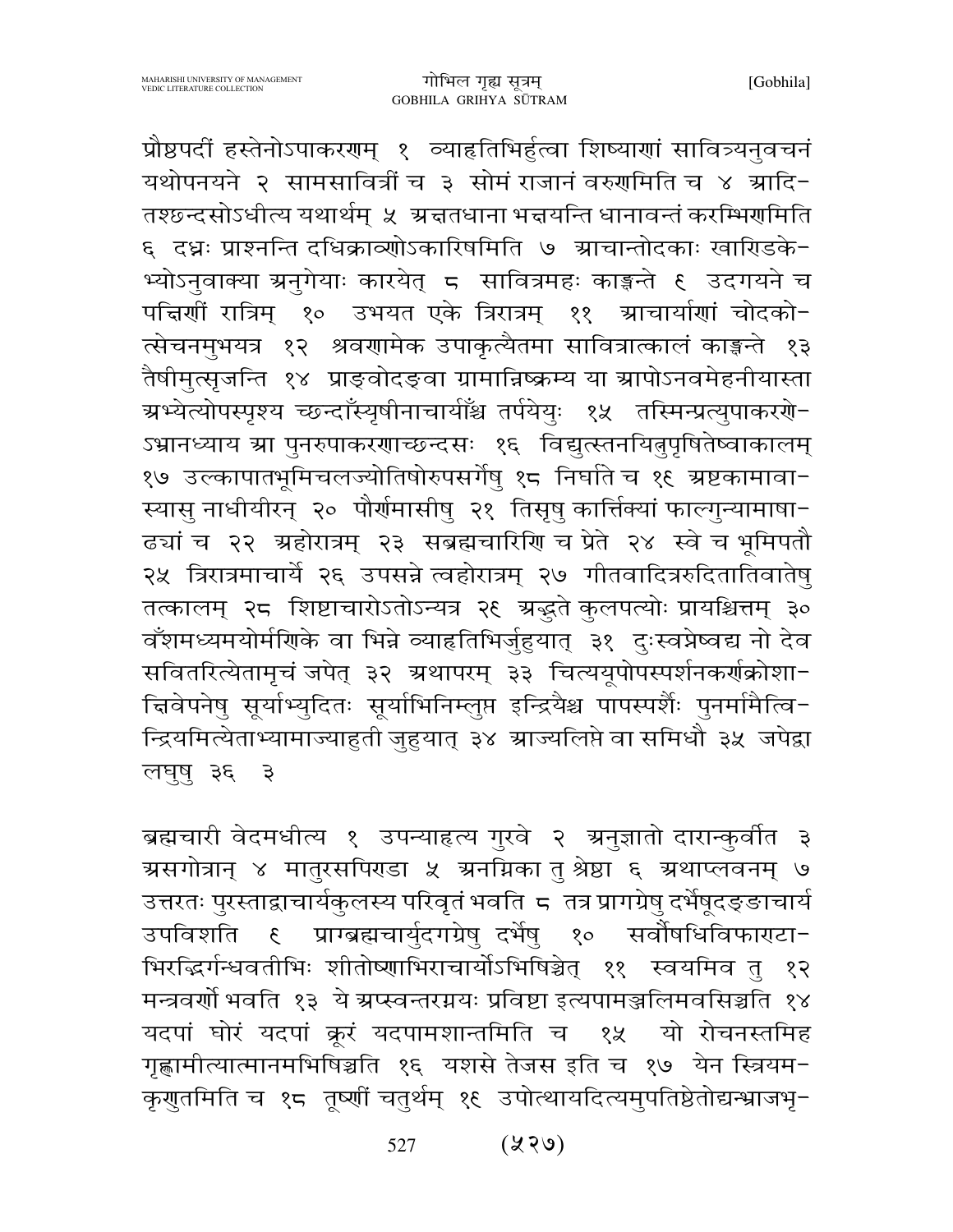ष्टिभिरित्येतत्प्रभृतिना मन्त्रेण २० यथालिङ्गं वा विहरन् २१ चत्तुरसी-त्यनुबध्नीयात् २२ मेखलामवमुञ्चत उदुत्तमं वरुगपाशमिति २३ ब्राह्मना-न्भोजयित्वा स्वयं भुक्त्वा केशश्मश्रुरोमनखानि वापयीत शिखावर्जम् २४ स्नात्वालङ्कत्याहते वाससी परिधाय स्त्रजमाबध्नीत श्रीरसि मयि रमस्वेति २५ नेत्र्यौ स्थो नयतं मामित्युपानहौ २६ गन्धर्वोऽसीति वैरावं दराडं गृह्णाति २७ ग्राचार्यं सपरिषत्कमभ्येत्याचार्यपरिषदमीत्तते यत्तमिव चत्तुषः प्रियो वो भूयासमिति २८ उपोपविश्य मुख्यान्प्राणान्संमृशन्नोष्ठापिधाना नकुलीति २६ ग्रत्रैनमाचार्योऽर्हयेत् ३० गोयुक्तं रथमुपसंक्रम्य पत्तसी कूबरबाहू वाभि− मृशेद्वनस्पते वीड्वङ्गो हि भूया इति ३१ स्रास्थाता ते जयतु जेत्वानीत्यातिष्ठति प्राङ्वोदङ्वाभिप्रयाय प्रदत्तिरामावृत्योपयाति ३३ उपयाताया-३२ र्घ्यमिति कौहलीयाः ३४ ४

ग्रत ऊर्ध्वं वृद्धशीली स्यादिति समस्तोद्देशः १ तत्रैतान्याचार्याः परिसंचत्तते २ नाजातलोम्नचोपहासमिच्छेत् ३ नायुग्वा ४ न रजस्वलया ५ न समानर्ष्या ६ नापरया द्वारा प्रपन्नमन्नं भुञ्जीत ७ न द्विःपक्वम् ८ न पर्युषितम् <u>६ स्रन्यत्र शाकमाँसयवपिष्टविकारेभ्यः १० न वर्षति धावेत् ११ नोपानहौ</u> स्वयं हरेत् १२ नोदपानमवेचेत् १३ न फलानि स्वयं प्रचिन्वीत १४ नागन्धां स्रजं धारयेत् १५ ग्रन्यां हिररायस्रजः १६ न मालोक्ताम् १७ स्रगिति वाचयेत् १८ भद्रमित्येतां वृथावाचं परिहरेत् १६ भद्रमिति ब्रूयात् २० तत्रैते त्रयः स्नातका भवन्ति २१ विद्यास्नातको ब्रतस्नातको विद्याबतस्नातक इति २२ तेषामुत्तमः श्रेष्ठस्तुल्यौ पूर्वौ २३ नार्द्रं परिदधीत २४ नैकं परिदधीत २५ न मनुष्यस्य स्तुतिं प्रयुञ्जीत २६ नादृष्टं दृष्टतो ब्रुवीत २७ नाश्रुतं श्रुततः २८ स्वाध्यायविरोधिनोऽर्थानुत्सृजेत् २९ तैलपात्रमिवात्मानं दिधारयिषेत् ३० न वृत्तमारोहेत् ३१ न प्रतिसायं ग्रामान्तरं बजेत् ३२ नैकः ३३ न वृषलैः सह ३४ न कासृत्या ग्रामं प्रविशेत् ३५ न चाननुचरश्चरेत् ३६ एतानि समावृत्तव्रतानि ३७ यानि च शिष्टा विदध्युः ३८ ५

गाः प्रकाल्यमाना ग्रनुमन्त्रयेतेमा मे विश्वतो वीर्य इति १ प्रत्यागता इमा मधुमतीर्मह्यमिति २ पुष्टिकामः प्रथमजातस्य वत्सस्य प्राङ्मातुः प्रलेहना-जिह्नया ललाटमुल्लिह्य निगिरेद्गवां श्लेष्मासीति ३ पुष्टिकाम एव संप्रजा-

> $(2, 3)$ 528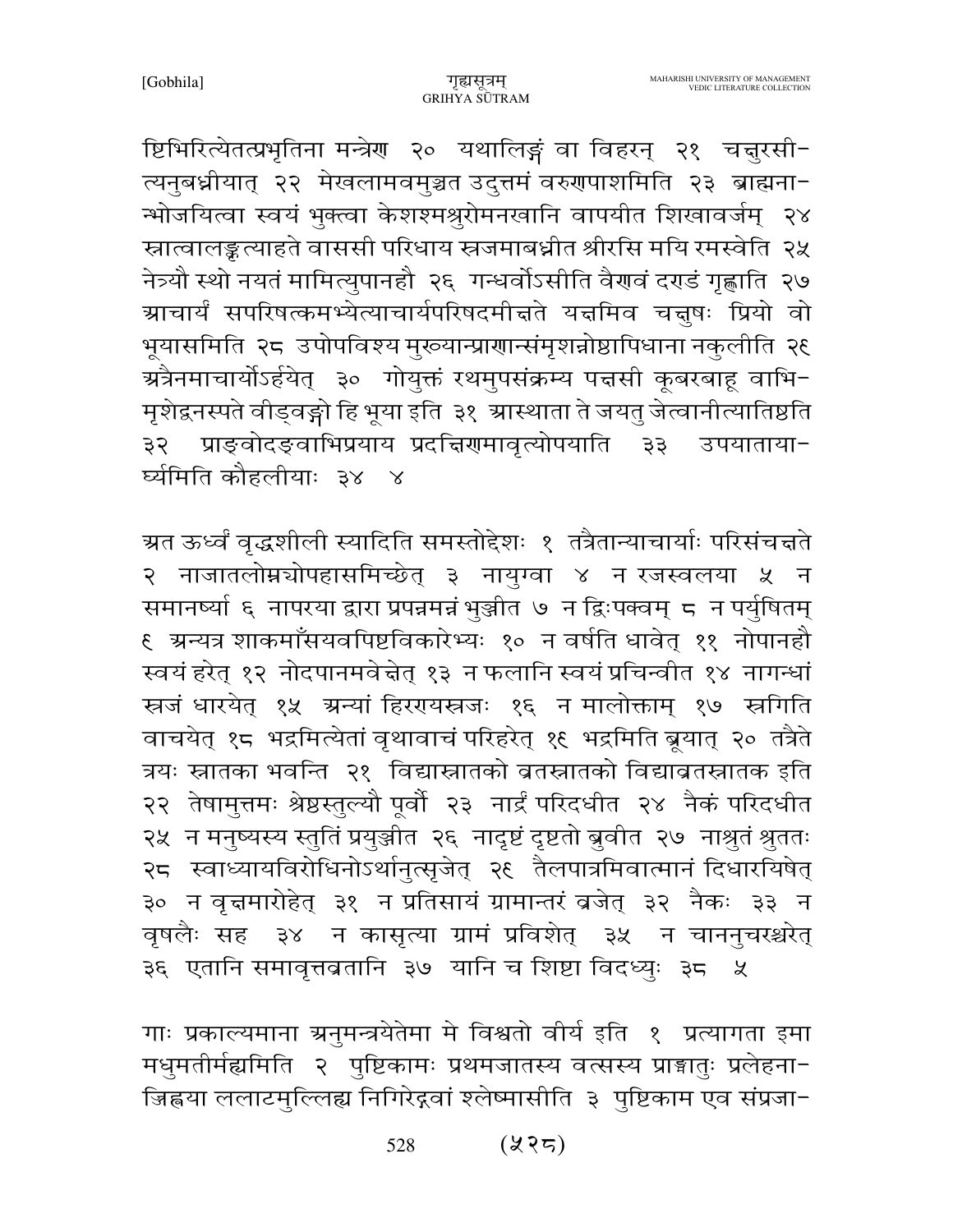तासु निशायां गोष्ठेऽग्निमुपसमाधाय विलयनं जुहुयात्संग्रहण संगृहार्णेति ४ पुष्टिकाम एव संप्रजातास्वौदुम्बरेणासिना वत्समिथुनयोर्लन्नणं करोति पुँस एवाग्रेऽथ स्त्रिया भुवनमसि साहस्रमिति ५ कृत्वा चानुमन्त्रयेत लोहितेन स्वधितिनेति ६ तन्त्रीं प्रसार्यमाणां बद्धवत्सां चानुमन्त्रयेतेयं तन्ती गवां मातेति ७ तत्रैतान्यहरहः कृत्यानि भवन्ति 5 निष्कालनप्रवेशने तन्त्रीविहरणमिति ६ गोयज्ञे पायसश्चरुः १० ग्रम्निं यजेत पूषर्णामन्द्रमीश्वरम् ११ ऋषभपूजा १२ गोयज्ञेनैवा श्वयज्ञो व्याख्यातः १३ यमवरुणौ देवतानामत्राधिकौ १४ गन्धैरभ्युन्नर्गं गवां गन्धैरभ्युन्नर्गं गवाम् १५ ६

ग्रथातः श्रवणाकर्म १ पौर्णमास्यां कृत्यम् २ पुरस्ताच्छालाया उपलिप्य शालाग्नेरग्निं प्रगयन्ति ३ अभितश्चत्वार्युपलिम्पन्ति ४ प्रतिदिशम् ५ साधिके प्रक्रमे ६ ग्रग्नौ कपालमाधाय सकृत्संगृहीतं यवमुष्टिं भृज्जत्यनुपदहन् ७ पश्चादग्रेरुलूखलं दृँहयित्वावहन्त्युद्रेचम् ८ सुकृतान्सक्तून्कृत्वा चमस स्रोप्य शूर्पेणापिधाय निदधाति ६ दचिणपश्चिमे ग्रन्तरेण संचरः १० ग्रस्तमिते चमसदव्यावादाय शूर्पं चातिप्रशीतस्यार्धं बजति ११ शूर्पे सक्तृनावपति चमसे चोदकमादत्ते १२ सकृत्संगृहीतान्दव्या सक्तून्कृत्वा पूर्व उपलिप्त उदकं निनीय बलिं निवपति यः प्राच्यां दिशि सर्पराज एष ते बलिरिति १३ उपनिनयत्यपां शेषं यथा बलिं न प्रवच्चतीति १४ सव्यं बाहुमन्वावृत्य चमसदर्व्यावभ्युन्त्य प्रताप्यैवं दच्चिरेणवं प्रतीच्येवमुदीची यथालिङ्गमव्या-वर्तमानः १५ शूर्पेण शेषमग्नावोप्यानतिप्रणीतस्यार्धं बजति १६ पश्चादग्नेर्भूमौ न्यञ्चौ पार्णी प्रतिष्ठाप्य नमः पृथिव्या इत्येतं मन्त्रं जपति १७ प्रदोषे पायसश्चरुः १८ तस्य जुहुयाच्छुवणाय विष्णवेऽग्नये प्रजापतये विश्वेभ्यो देवेभ्यः स्वाहेति १६ स्थालीपाकावृतान्यत् २० उत्तरतोऽग्नेर्दर्भस्तम्बं समूलं प्रतिष्ठाप्य सोमो राजेत्येतं मन्त्रं जपति यां सन्धां समधत्तेति च २१ श्वस्ततोऽचतसक्तून्कार-यित्वा नवे पात्रेऽपिधाय निदधाति २२ अहरहस्तूष्णीं बलीन्हरेत्सायं प्राग्धो-मादाग्रहायरयाः २३ ७

ग्राश्वयुज्यां पौर्णमास्यां पृषातके पायसश्चरू रौद्रः १ तस्य जुहुयादा नो मित्रावरुगेति प्रथमां मा नस्तोक इति द्वितीयाम् २ गोनामभिश्च पृथक् काम्यासीत्येतत्प्रभृतिभिः ३ स्थालीपाकावृतान्यत् ४ पृषातकं प्रदच्चिणमग्निं

> $(35\%)$ 529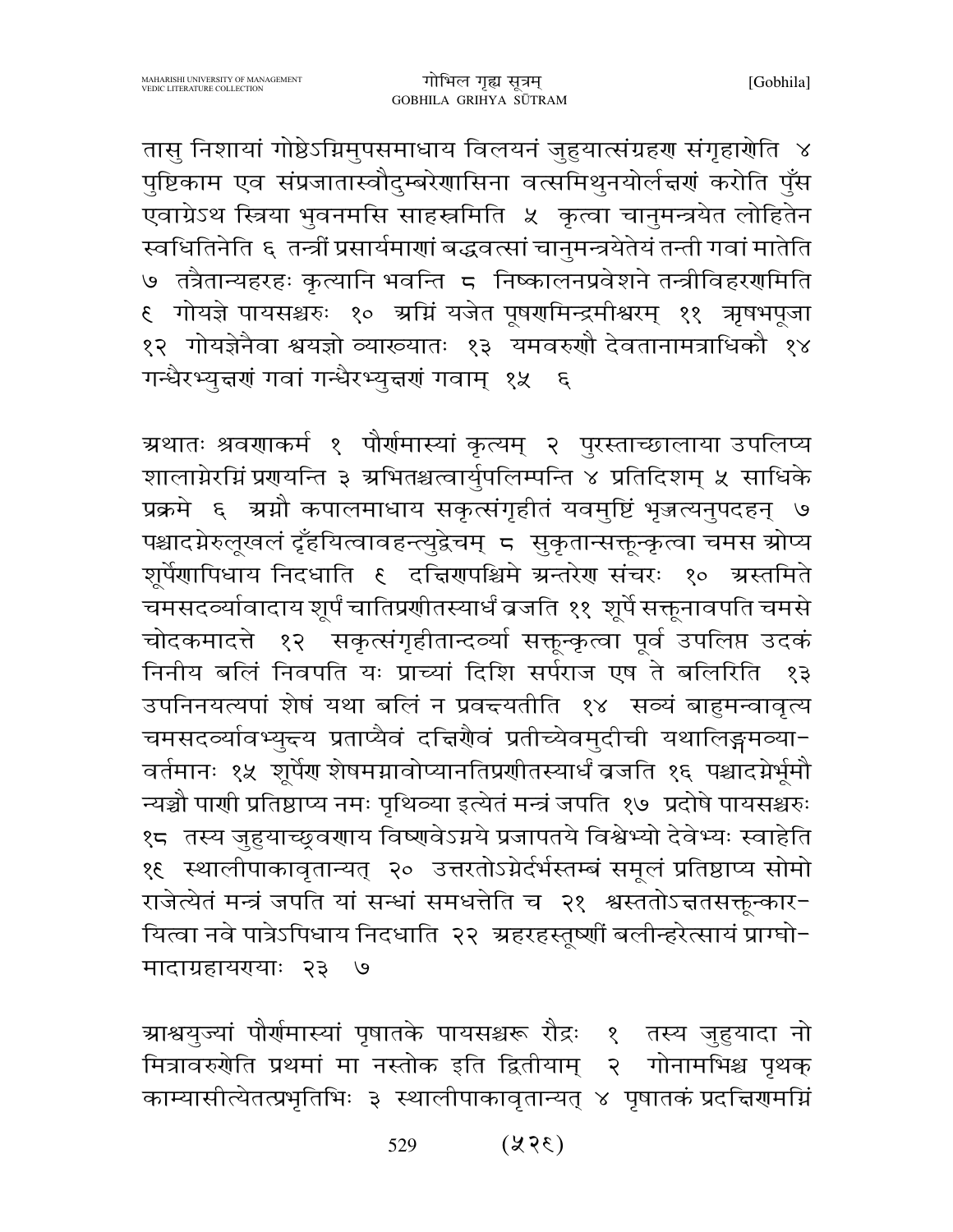पर्याणीय ब्राह्मणानवेचयित्वा स्वयमवेचेत तच्चचुर्देवहितं पुरस्ताच्छुक्र-मुच्चरत्पश्येम शरदः शतं जीवेम शरदः शतमिति ५ ब्राह्मणान्भोजयित्वा स्वयं भुक्त्वा जातुषान्मणीन्सर्वोषधिमिश्रानाबध्नीरन्स्वस्त्ययनार्थम् ६ सायं गाः पृषातकं प्राशयित्वा सहवत्सा वासयेत ७ स्वस्ति हासां भवति 5 नवयज्ञे पायसश्चरुरैन्द्राग्नः ६ तस्य मुख्यां हविराहुतिं हुत्वा चतसृभिराज्या-हुतिभिरभिजुहोति शतायुधायेत्येतत्प्रभृतिभिः १० स्थालीपाकावृतान्यत् ११ हविरुच्छिष्टशेषं प्राशयेद्यावन्त उपेताः स्युः १२ सकृदपामुपस्तीर्य द्विश्चरोर-वद्यति १३ त्रिर्भृगूणाम् १४ ग्रपां चैवोपरिष्टात् १५ ग्रसंस्वादं निगिरेद्धद्रान्नः श्रेय इति १६ एवं त्रिः १७ तूष्णीं चतुर्थम् १८ भूय एवावदाय १६ कामं तत्र संस्वादयेरन् २० ग्राचान्तोदकाः प्रत्यभिमृशेरन्मुखं शिरोऽङ्गानीत्य-नुलोमममोऽसीति २१ एतयैवावृता श्यामाकयवानाम् २२ अग्निः प्राश्नातु प्रथम इति श्यामाकानाम् २३ एतमु त्यं मधुना संयुतं यवमिति यवानाम्  $78$  5

ग्राग्रहायरपां बलिहररणम् १ तच्छ्रावर्गेनैव व्याख्यातम् २ नमः पृथिव्या इत्येतं मन्त्रं न जपति ३ अ्थ पूर्वाह्ल एव प्रातराहुतिं हुत्वा दर्भाञ्शमीं वीरणां फलवतीमपामार्गं शिरीषमित्येतान्याहारयित्वा तूष्णीमचतसक्तूनामग्नौ कृत्वा ब्राह्मणान्स्वस्तिवाच्यैस्तैः सम्भारैः प्रदच्चिणमग्नघागारात्प्रभृति धूमं शात-यन्गृहाननुपरीयात् ४ उत्सृजेत्कृतार्थान्सम्भारान् ५ जातशिलासु मणिकं प्रतिष्ठापयति वास्तोष्पत इत्येतेन द्विकेन पर्केण ६ द्वावुदकुम्भौ मणिक ग्रासिञ्चेत्समन्या यन्तीत्येतयर्चा ७ प्रदोषे पायसश्चरुः ८ तस्य जुहुया− त्प्रथमा हव्युवाससेति १ स्थालीपाकावृतान्यत् १० पश्चादग्नेर्बर्हिषि न्यञ्चौ पाणी प्रतिष्ठाप्य प्रति चत्र इत्येता व्याहृतीर्जपति ११ पश्चादग्नेः स्वस्तर-मास्तारयेत् १२ उदगग्रैस्तृर्यैः १३ उदक्प्रवर्णम् १४ तस्मिन्नहतान्या-स्तरणान्यास्तीर्य दचिरणतो गृहपतिरुपविशति १५ अनन्तरा अवरे यथाज्येष्ठम् पाणी प्रतिष्ठाप्य स्योना पृथिवि नो भवेत्येतामृचं जपति १८ समाप्तायां संविशन्ति दच्चिर्णैः पार्श्वैः १६ एवं त्रिरभ्यात्ममावृत्य २० स्वस्त्ययनानि प्रयुज्य यथाज्ञानम् २१ अरिष्टं सामसंयोगमेके २२ अप उपस्पृश्य यथार्थम्  $3 55$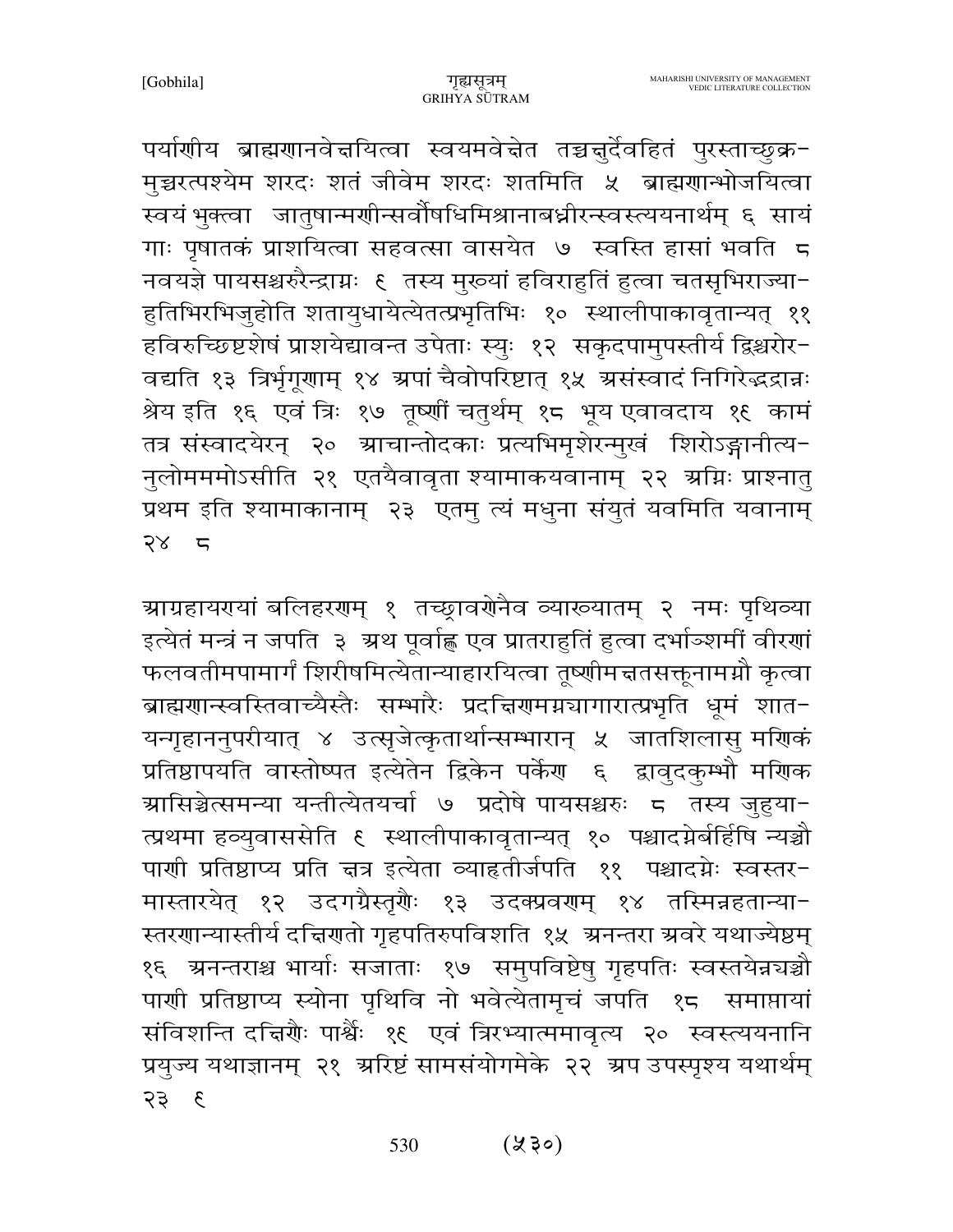ग्रष्टका रात्रिदेवता १ पुष्टिकर्म २ ग्राग्नेयी पित्र्या वा प्राजापत्यर्तुदेवता वैश्वदेवीति देवताविचाराः ३ चतुरष्टको हेमन्तः ४ ताः सर्वाः समाँसा-श्चिकीर्षेत् ५ इति कौत्सः ६ त्र्यष्टक इत्यौद्गाहमानिः ७ तथा गौतमवा− र्कखराडी ८ योर्ध्वमाग्रहायरायास्तामिस्त्राष्टमी तामपूपाष्टकेत्याचत्तते ६ स्थालीपाकावृता तराडलानुपस्कृत्य चरुं श्रपयति १० ग्रष्टौ चापूपान्कपा-लेऽपरिवर्तयन् ११ एकॅकपालान् १२ ग्रमन्त्रानित्यौद्गाहमानिः १३ त्रैयम्ब-कप्रमाणान् १४ शृतानभिघार्योदगुद्वास्य प्रत्यभिघारयेत् १५ स्थाली-पाकावृतावदाय चरोश्चापूपानां चाष्टकायै स्वाहेति जुहोति १६ स्थाली-पाकावृतान्यत् १७ तैष्या ऊर्ध्वमष्टम्यां गौः १८ तां सन्धिवेलासमीपं पुरस्ता-दग्नेरवस्थाप्योपस्थितायां जुहुयाद्यत्पशवः प्र ध्यायतेति १६ हुत्वा चानुम-न्त्रयेतानु त्वा माता मन्यतामिति २० यवमतीभिरद्धिः प्रोत्नेदष्टकायै त्वा जुष्टां प्रोन्नामीति २१ उल्मुकेन परिहरेत्परि वाजपतिः कविरिति २२ ग्रपः पानाय दद्यात् २३ पीतशेषमधस्तात्पशोरवसिञ्चेदात्तं देवेभ्यो हविरिति २४ अथैना-मुदगुत्सृष्य संज्ञपयन्ति २५ प्राक्शिरसमुदक्पदीं देवदेवत्ये २६ दचिर्णाशिरसं प्रत्यक्पदीं पितृदेवत्ये २७ संज्ञप्तायां जुहुयाद्यत्पशुर्मायुमकृतेति २८ पत्नी चोदकमादाय पशोः सर्वाणि स्रोतांसि प्रज्ञालयेत् २९ अग्रेण नाभिं पवित्रे ग्रन्तर्धायानुलोममाकृत्य वपामुद्धरन्ति ३० तां शाखाविशाखयोः काष्ठयोर− वसज्याभ्युन्त्य श्रपयेत् ३१ प्रश्चचुतितायां विशसतेति ब्रूयात् ३२ यथा न प्रागम्नेर्भूमिं शोणितं गच्छेत् ३३ शृतामभिघार्योदगुद्रास्य प्रत्यभिघारयेत् ३४ स्थालीपाकावृता वपामवदाय स्विष्टकृदावृता वाष्टकायै स्वाहेति जुहोति ३५ स्थालीपाकावृतान्यत्स्थालीपाकावृतान्यत् ३६ १० इति तृतीयः प्रपाठकः

ञ्चनुप्रहरति वपाश्रपरयौ १ प्राचीमेकशूलां प्रतीचीमितराम् २ अवद्य− न्त्यवदानानि सर्वाङ्गेभ्यः ३ ग्रन्यत्र वामाञ्च सक्थ्नः क्लोम्नश्च ४ वामं सक्थ्यन्वष्टक्याय निदध्यात् ५ तस्मिन्नेवाग्नौ श्रपयत्योदनचरुं च माँसचरुं च पृथङ्गेत्तरणाभ्यां प्रदत्तिरणमुदायुवन् ६ शृतावभिघार्योदगुद्वास्य प्रत्यभिघारयेत् ७ कँसे रसमवासिच्य ८ प्लन्नशाखावति प्रस्तरेऽवदानानि कृत्वा ६ स्थालीपाकावृतावदानानां कॅंसेऽवद्यति १० स्विष्टकृतश्च पृथक् ११ चरो-रुद्धत्य बिल्वमात्रमवदानैः सह यूषेण सन्नयेत् १२ चतुर्गृहीतमाज्यं गृहीत्वा-

> $(258)$ 531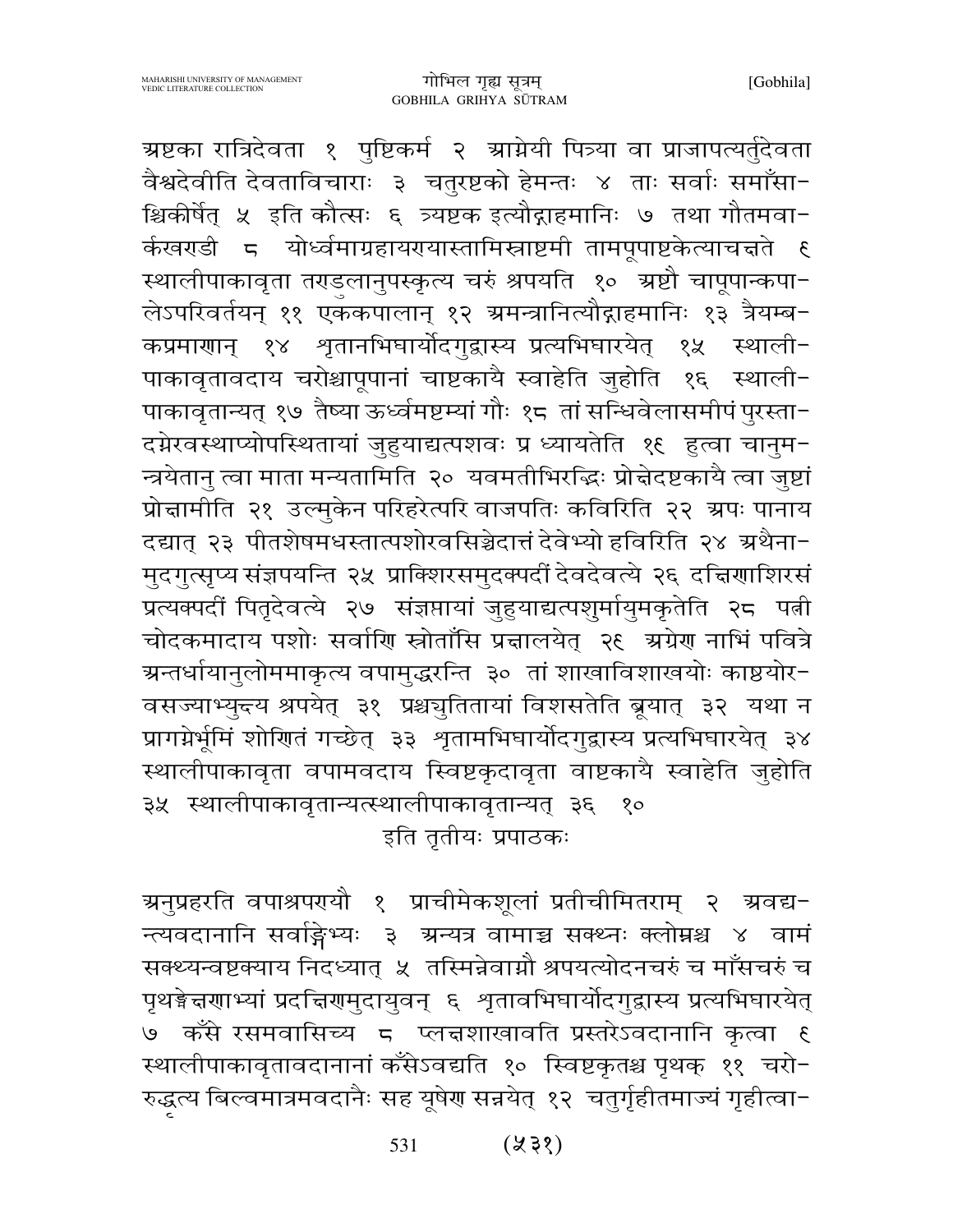[Gobhila]

ष्टर्चप्रथमया जुहुयादग्नावग्निरिति १३ सन्नीतात्तृतीयमात्रमवदाय द्वितीया− तृतीयाभ्यां जुहोति १४ उत्तरस्यां स्वाहाकारं दधाति १५ एवमेवावरे चतुर्थीपञ्चमीभ्यां षष्ठीसप्तमीभ्यां च १६ शेषमवदाय सौविष्टकृतमष्टम्यां जुहुयात् १७ यद्यु वा ग्रल्पसम्भारतमः स्यादपि पशुनैव कुर्वात १८ ग्रपि वा स्थालीपाकं कुर्वात १६ अपि वा गोर्ग्रासमाहरेत् २० अपि वारग्ये कच्च− मुपधाय ब्रूयादेषा मेऽष्टकेति २१ न त्वेव न कुर्वात न त्वेव न कुर्वात २२ १

श्वस्ततोन्वष्टक्यम् १ ग्रपरश्वो वा २ दचिरणपूर्वेऽष्टमदेशे परिवारयन्ति ३ तथायतम् ४ तथामुखैः कृत्यम् ५ चतुरवरार्ध्यान्प्रक्रमान् ६ पश्चादुप-संचारः ७ उत्तरार्धे परिवृतस्य लच्चणं कृत्वाम्निं प्रणयन्ति 5 पश्चादमेरुलूखलं दूँहयित्वा सकृत्संगृहीतं बीहिमुष्टिमवहन्ति सव्योत्तराभ्यां पारिण्भ्याम् ६ यदा वितुषाः स्युः १० सकृदेव सुफलीकृतान्कुर्वीत ११ अथामुष्माञ्च सक्थ्नो माँसपेशीमवकृत्य नवायां सूनायामगुशश्छेदयेत् १२ यथा माँसाभिघाराः पिराडा भविष्यन्तीति १३ तस्मिन्नेवाग्नौ श्रपयत्योदनचरुं च माँसचरुं च पृथङ्गेत्तरणाभ्यां प्रसव्यमुदायुवन् १४ शृतावभिघार्य दत्तिरणोद्वास्य न प्रत्यभि-घारयेत् १५ दत्तिरार्षिं परिवृतस्य तिस्नः कर्षूः खानयेत्पूर्वोपक्रमाः १६ प्रादेशायामाश्चतुरङ्गलपृथिवीस्तथावखाताः १७ पूर्वस्याः कष्वाः पुरस्ता-ल्लचर्णं कृत्वाम्निं प्रगयन्ति १८ अपरेग कर्षूः पर्याहृत्य लचर्गे निदध्यात् १९ सकृदाच्छिन्नं दर्भमुष्टिं स्तृणोति २० कर्षूश्च २१ पूर्वोपक्रमाः २२ पश्चात्कर्षूणां स्वस्तरमास्तारयेत् २३ दचिणाग्रैः कुशैः २४ दचिणाप्रवरणम् २४ वृषीं चोपदध्यात् २६ तत्रास्मा स्राहरन्त्येकैकशः सव्यं बाहुमनु २७ चरुस्थाल्यौ मेत्त्रणे कँसं दर्वीमुदकमिति २८ पत्नी बर्हिषि शिलां निधाय स्थगरं पिनष्टि २६ तस्यां चैवाञ्जनं निघृष्य तिस्रो दर्भपिञ्जूलीरञ्जति सव्यन्तराः ३० तैलं चोपकल्पयेत् ३१ चौमदशां च ३२ शुचौ देशे ब्राह्मणाननिन्द्यानयुग्मा-नुदङ्ग्लानुपवेश्य ३३ दर्भान्प्रदाय ३४ उदकपूर्वं तिलोदकं ददाति पितुर्नाम गृहीत्वासावेतत्ते तिलोदकं ये चात्र त्वानु याँश्च त्वमनु तस्मै ते स्वधेति ३५ ग्रप उपस्पृश्यैवमेवेतरयोः ३६ तथा गन्धान् ३७ ग्रग्नौ करिष्यामीत्यामन्त्रणं होष्यतः ३८ कुर्वित्युक्ते कॅसे चरू समवदाय मेचरोगेपघातं जुहुयात्स्वाहा सोमाय पितृमत इति पूर्वां स्वाहाग्नये कव्यवाहनाय इत्युत्तराम् ३६ २

> $(255)$ 532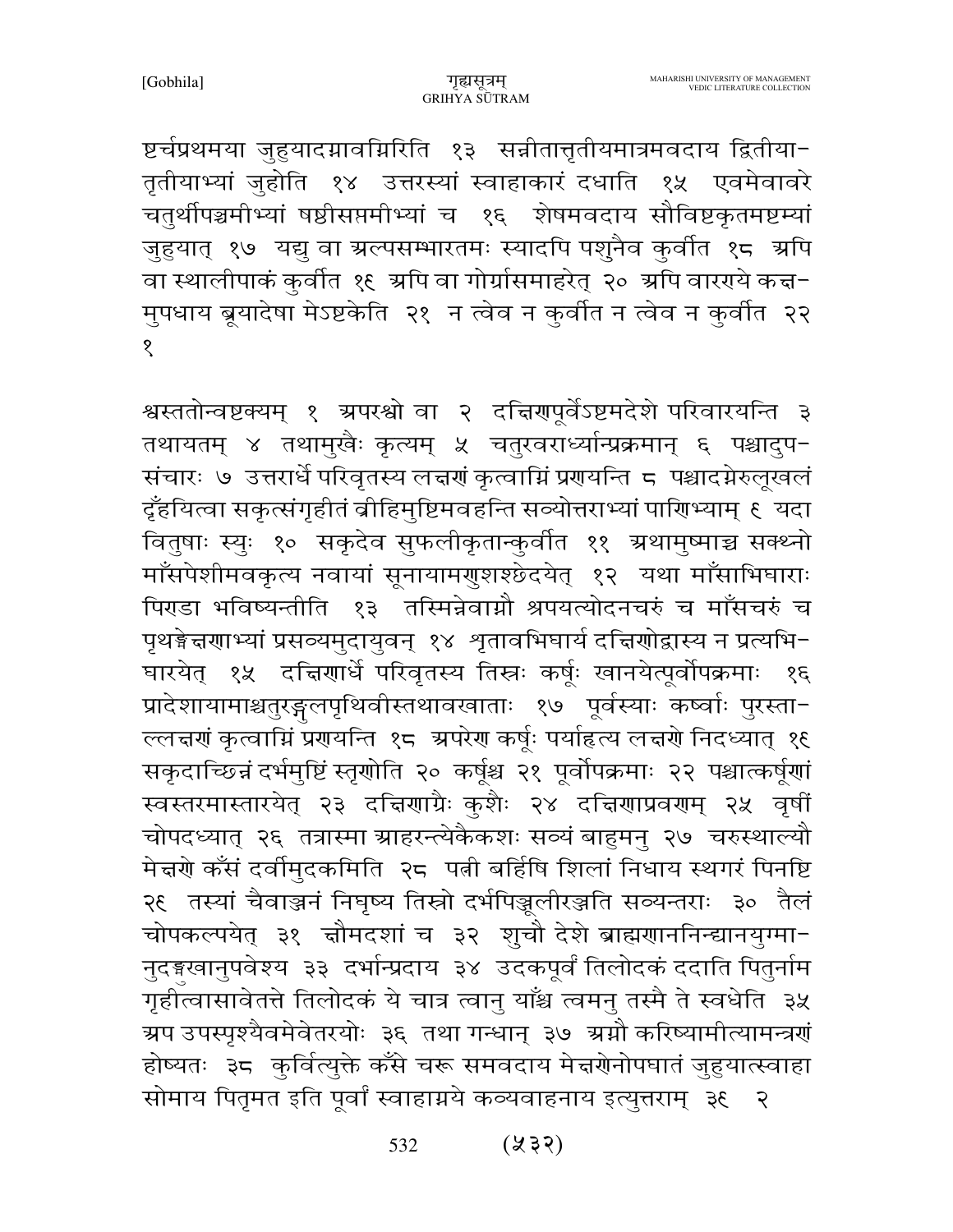ग्रत ऊर्ध्वं प्राचीनावीतिना वाग्यतेन कृत्यम् १ सव्येन पारिणा दर्भपिञ्जूलीं गृहीत्वा दचिरणाग्रां लेखामुल्लिखेदपहता ग्रसुरा इति २ सव्येनैव पाणि− नोल्मुकं गृहीत्वा दत्तिणार्धे कर्षूणां निदध्याद्ये रूपाणि प्रतिमुञ्चमाना इति ३ ग्रथ पितृनावाहयत्येत पितरः सोम्यास इति ४ अथोदपात्रान्कर्षूषु निदध्यात् ५ सव्येनैव पाणिनोदपात्रं गृहीत्वावसलवि पूर्वस्यां कष्वां दर्भेषु निनये-त्पितुर्नाम गृहीत्वासाववनेनिन्दव ये चात्र त्वानु याँश्च त्वमनु तस्मै ते स्वधेति ६ अप उपस्पृश्यैवमेवेतरयोः ७ सव्येनैव पाणिना दर्वीं गृहीत्वा सन्नीता-त्तृतीयमात्रमवदायावसलवि पूर्वस्यां कष्वां दर्भेषु निदध्यात्पितुर्नाम गृहीत्वा− सावेष ते पिराडो ये चात्र त्वानु याँश्च त्वमनु तस्मै ते स्वधेति 5 अप उपस्पृ-श्यैवमेवेतरयोः ६ यदि नामानि न विद्यात्स्वधा पितृभ्यः पृथिवीषद्ध इति प्रथमं पिराडं निदध्यात्स्वधा पितृभ्योऽन्तरीत्तसद्ध इति द्वितीयं स्वधा पितृभ्यो दिविषद्ध इति तृतीयम् १० निधाय जपत्यत्र पितरो मादयध्वं यथाभाग-मावृषायध्वमिति ११ अपर्यावृत्य पुरोच्छ्वासादभिपर्यावर्तमानो जपेदमी मदन्त पितरो यथाभागमावृषायिषतेति १२ सव्येनैव पाणिना दर्भपिञ्जुलीं गृहीत्वावसलवि पूर्वस्यां कष्वां पिराडे निदध्यात्पितुर्नाम गृहीत्वासावेतत्त ग्राञ्जनं ये चात्र त्वान् याँश्च त्वमन् तस्मै ते स्वधेति  $59$ ग्र्प उपस्पृश्यैवमेवेतरयोः १४ तथा तैलम् १५ तथा सुरभि १६ ग्रथ निह्नते १७ पूर्वस्यां कष्वां दचिगोत्तानौ पार्णा कृत्वा नमो वः पितरो जीवाय नमो वः पितरः शूषायेति १८ मध्यमायां सव्योत्तानौ नमो वः पितरो घोराय नमो वः पितरो रसायेति १६ उत्तमायां दचिणोत्तानौ नमो वः पितरः स्वधायै नमो वः पितरो मन्यव इति २० अ्थाञ्जलिकृतो जपति नमो वः पितरः पितरो नमो व इति २१ गृहानवेज्ञते गृहान्नः पितरो दत्तेति २२ पिराडानवेज्ञते सदो वः पितरो देष्मेति २३ सव्येनैव पाणिना सूत्रतन्तुं गृहीत्वावसलवि पूर्वस्यां कष्वां पिराडे निदध्यात्पितुर्नाम गृहीत्वासावेतत्ते वासो ये चात्र त्वानु याँश्च त्वमनु तस्मै ते स्वधेति २४ श्रप उपस्पृश्यैवमेवेतरयोः २५ सव्येनैव पाणिनोदपात्रं गृहीत्वावसलवि पिराडान्परिषिञ्चेदूर्जं वहन्तीरिति २६ मध्यमं पिराडं पत्नी पुत्रकामा प्राश्नीयादाधत्त पितरो गर्भमिति यो वा तेषां ब्रा− २७ ह्मणानामुच्छिष्टभाक् स्यात् २८ अभून्रो दूतो हविषो जातवेदा इत्युल्मुकम-द्धिरभ्युन्दय २६ द्वन्द्वं पात्राणि प्रचाल्य प्रत्यतिहारयेत् ३० ग्रप्सु पिराडान्सा-दयेत् ३१ प्रणीते वाम्रौ ३२ ब्राह्मणं वा भोजयेत् ३३ गवे वा दद्यात् ३४

> $(253)$ 533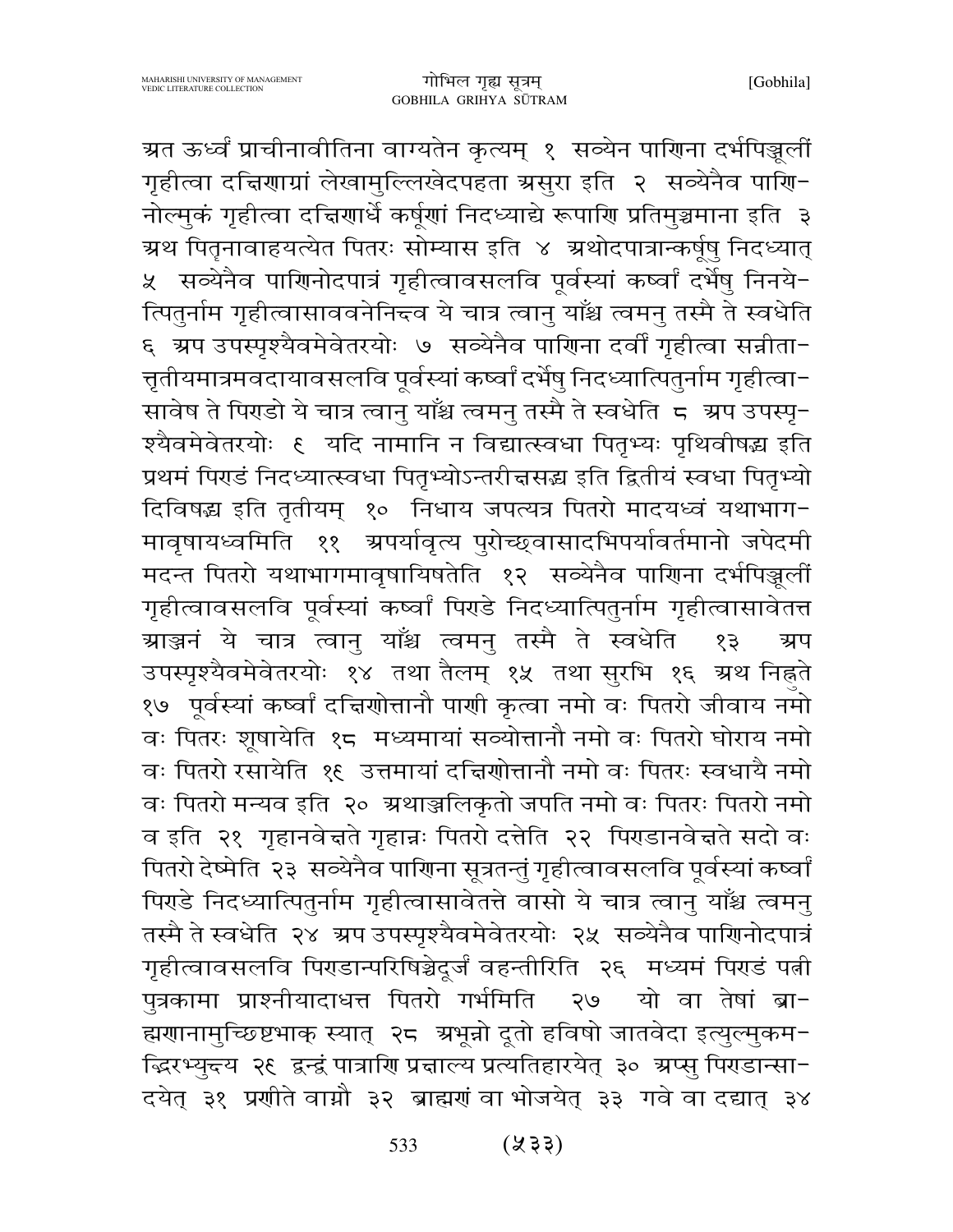## वृद्धिपूर्तेषु युग्मानाशयेत् ३५ प्रदचिरणमुपचारः ३६ यवैस्तिलार्थः ३७ ३

ग्रन्वष्टक्यस्थालीपाकेन पिराडपितृयज्ञो व्याख्यातः १ ग्रमावास्यायां तच्छ्रा− द्धम् २ इतरदन्वाहार्यम् ३ मासीनम् ४ दचिरणाग्नौ हविषः संस्कररणम् ५ ततश्चैवातिप्रगयः ६ शालाम्रावनाहिताम्नेः ७ एका कर्षूः ८ तस्या दचिग्ग− तोऽग्नेः स्थानम् ६ नात्रोल्मुकनिधानम् १० न स्वस्तरः ११ नाञ्जनाभ्यञ्जने १२ न सुरभि १३ न निह्नवनम् १४ उदपात्रान्तः १५ वासस्तु निदध्यात् १६ माघ्या ऊर्ध्वमष्टम्यां स्थालीपाकः १७ तस्य जुहुयात् १८ ग्रष्टकायै स्वाहेति जुहोति १९ स्थालीपाकावृतान्यत् २० शाकं व्यञ्जनमन्वाहार्ये २१ ग्रथ पितृदैवत्येषु पशुषु वह वपां जातवेदः पितृभ्य इति वपां जुहुयात् २२ देवदेवत्येषु जातवेदो वपया गच्छ देवानिति २३ अनाज्ञातेषु तथादेशं यथाष्टकायै स्वाहेति जुहोति २४ स्थालीपाकावृतान्यत् २५ ऋणे प्रज्ञायमाने गोलकानां मध्यमपर्णेन जुहुयाद्यत्कुसीदमिति २६ ग्रथातो हलाभियोगः २७ पुराये नच्चत्रे स्थालीपाकं श्रपयित्वैताभ्यो देवताभ्यो जुहुयादिन्द्राय मरुद्धः पर्जन्यायाशन्यै भगाय २८ सीतामाशामरडामनघां च यजेत २९ एता एव देवताः सीतायज्ञखलयज्ञप्रवपरणप्रलवनपर्ययरोषु ३० स्राखुराजं चोत्करेषु यजेत ३१ इन्द्रारायाः स्थालीपाकः ३२ तस्य जुहुयादेकाष्टका तपसा तप्य-मानेति ३३ स्थालीपाकावृतान्यत्स्थालीपाकावृतान्यत् ३४ ४

काम्येष्वत ऊर्ध्वम् १ पूर्वेषु चैके २ पश्चादग्नेर्भूमौ न्यञ्चौ पार्णा प्रतिष्ठाप्येदं भूमेर्भजामह इति ३ वस्वन्तं रात्रौ धनमिति दिवा ४ इमं स्तोममिति तृचेन परिसमूहेत् ५ वैरूपाचः पुरस्ताद्धोमानाम् ६ काम्येषु च प्रपदः ७ तपश्च तेजश्चेति जपित्वा प्राणायाममायम्यार्थमना वैरूपाचमारभ्योच्छ्वसेत्  $\overline{5}$ प्रयोगेषु ११ उपोष्य तु यजनीयप्रयोगेषु १२ उपरिष्टाद्दैत्तं सान्निपातिकम् १३ ग्ररगये प्रपदं प्रयुञ्जीत दर्भेष्वासीनः १४ प्राक्तूलेषु ब्रह्मवर्चसकामः १५ उद− क्तूलेषु पुत्रपशुकामः १६ उभयेषूभयकामः १७ पशुस्वस्त्ययनकामो व्रीहि-यवहोमं प्रयुञ्जीत सहस्रबाहुर्गौपत्य इति १८ कौतोमतेन महावृत्तफलानि परिजप्य प्रयच्छेत् १६ यस्यात्मनि प्रसादमिच्छेत्तस्मै २० एकभूयाँस्यात्मनो युग्मानि कुर्यात् २१ वृत्त इवेति पञ्चर्चः २२ तस्मिन्प्रथमं पार्थिवं कर्म २३

> $(238)$ 534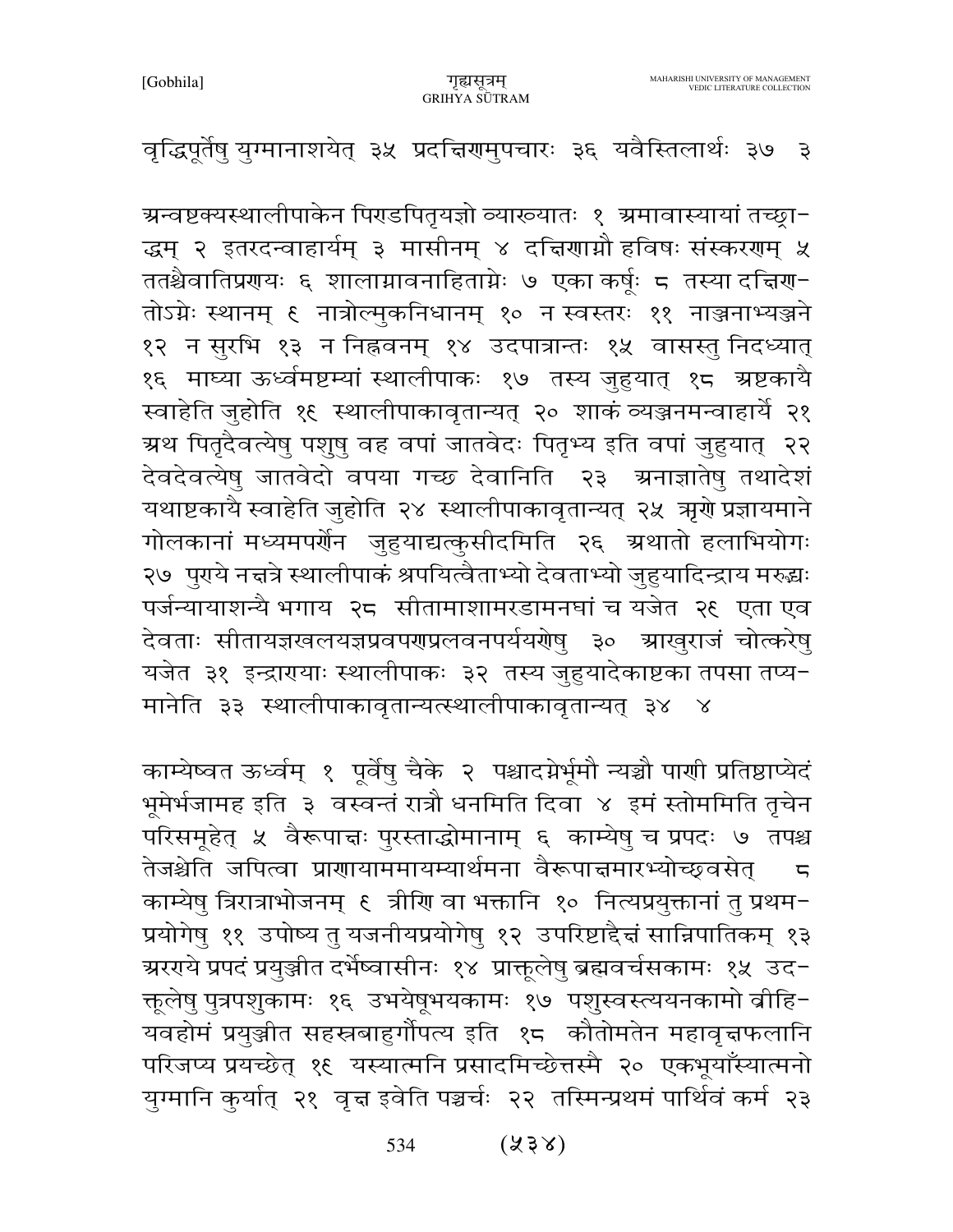ग्रर्धमासमभुक्त्वा २४ ग्रशक्तौ वा पेयामन्यतरं कालम् २५ यत्रात्मानं परिपश्येत् २६ एतद्व्रतमर्धमासव्रतेषु २७ पौर्णमास्यां रात्रावविदासिनि ह्रदे नाभिमात्रमवगाह्याचततराडलानृगन्तेष्वास्येन जुहुयात्स्वाहेत्युदके २८ म्रथापरम् २६ प्रथमयादित्यमुपतिष्ठेतभोगकामोऽर्थपतिचत्तुर्विषये सिध्यत्य− र्थः ३० द्वितीययादित्ये परिविष्यमार्गेऽन्नततराडलाञ्जुहुयाद्वहत्पत्त्रस्वस्त्यय-नकामः ३१ तृतीयया चन्द्रमसि तिलतराडलान्त्तुद्रपशुस्वस्त्ययनकामः ३२ चतुर्थ्यादित्यमुपस्थायार्थान्प्रतिपद्येत स्वस्त्यर्थवानागच्छति ३३ पञ्चम्या-दित्यमुपस्थाय गृहान्प्रपद्येत स्वस्ति गृहानागच्छति स्वस्ति गृहानागच्छति ३४  $\chi$ 

भूरित्यनकाममारं नित्यं प्रयुञ्जीत १ न पापरोगान्नाभिचरणाद्धयम् २ अल-च्मीनिर्णोदः ३ यजनीयप्रयोगः ४ मूर्ध्नोऽधि म इत्येकैकया ५ या तिरश्चीति सप्तमी ६ वामदेव्यर्चः ७ महाव्याहृतयः ८ प्रजापत इत्युत्तमा ९ यशोऽहं भवामीति यशस्काम स्रादित्यमुपतिष्ठेत पूर्वाह्लमध्यन्दिनापराह्लेषु  $80<sub>o</sub>$ प्रातरह्लस्येति सन्नामयन् ११ सन्धिवेलयोरुपस्थानं स्वस्त्ययनमादित्य नाव-मित्युद्यन्तं त्वादित्यानूदियासमिति पूर्वाह्ले प्रतितिष्ठन्तं त्वादित्यानुप्रति-तिष्ठासमित्यपराह्णे १२ ग्राचितशतकामोऽर्धमासव्रतस्तामिस्त्रादौ वीहिकाँ-सौदनं ब्राह्मणान्भोजयित्वा १३ तस्य कणानपरासु सन्धिवेलासु प्रत्यङ्ग्रा− मान्निष्क्रम्य चतुष्पथेऽग्निमुपसमाधायादित्यमभिमुखो जुहुयाद्धलाय स्वाहा भल्लाय स्वाहेति १४ एतयैवावृतापरौ तामिस्त्रौ १५ तामिस्त्रान्तरेषु ब्रह्मचारी स्यादा समापनादा समापनात् १६ ६

ग्रवसानं जोषयेत १ समं लोमशमविभ्रँशि २ प्राच्य उदीच्यो वा यत्रापः प्रवर्तेरन् ३ ग्रचीरिएयोऽकराटका ग्रकटका यत्रौषधयः स्युः ४ गौरपाँसु ब्राह्मगस्य ५ लोहितपाँसु चत्रियस्य ६ कृष्णपाँसु वैश्यस्य ७ स्थिराघात-मेकवर्णमशुष्कमनूषरममरुपरिहितमकिलिनम् ८ दर्भसम्मितं ब्रह्मवर्चस− कामस्य ६ बृहत्तृरौर्बलकामस्य १० मृदुतृरौः पशुकामस्य ११ शादासम्मितम् १२ मराडलद्वीपसम्मितं वा १३ यत्र वा श्वभ्राः स्वयंखाताः सर्वतोऽभिमुखाः स्युः १४ तत्रावसानं प्राग्द्वारं यशस्कामो बलकामः कुर्वीत १५ उदग्द्वारं पुत्रपशुकामः १६ दचिरणाद्वारं सर्वकामः १७ न प्रत्यग्द्वारं कुर्वात १८

> $(x3x)$ 535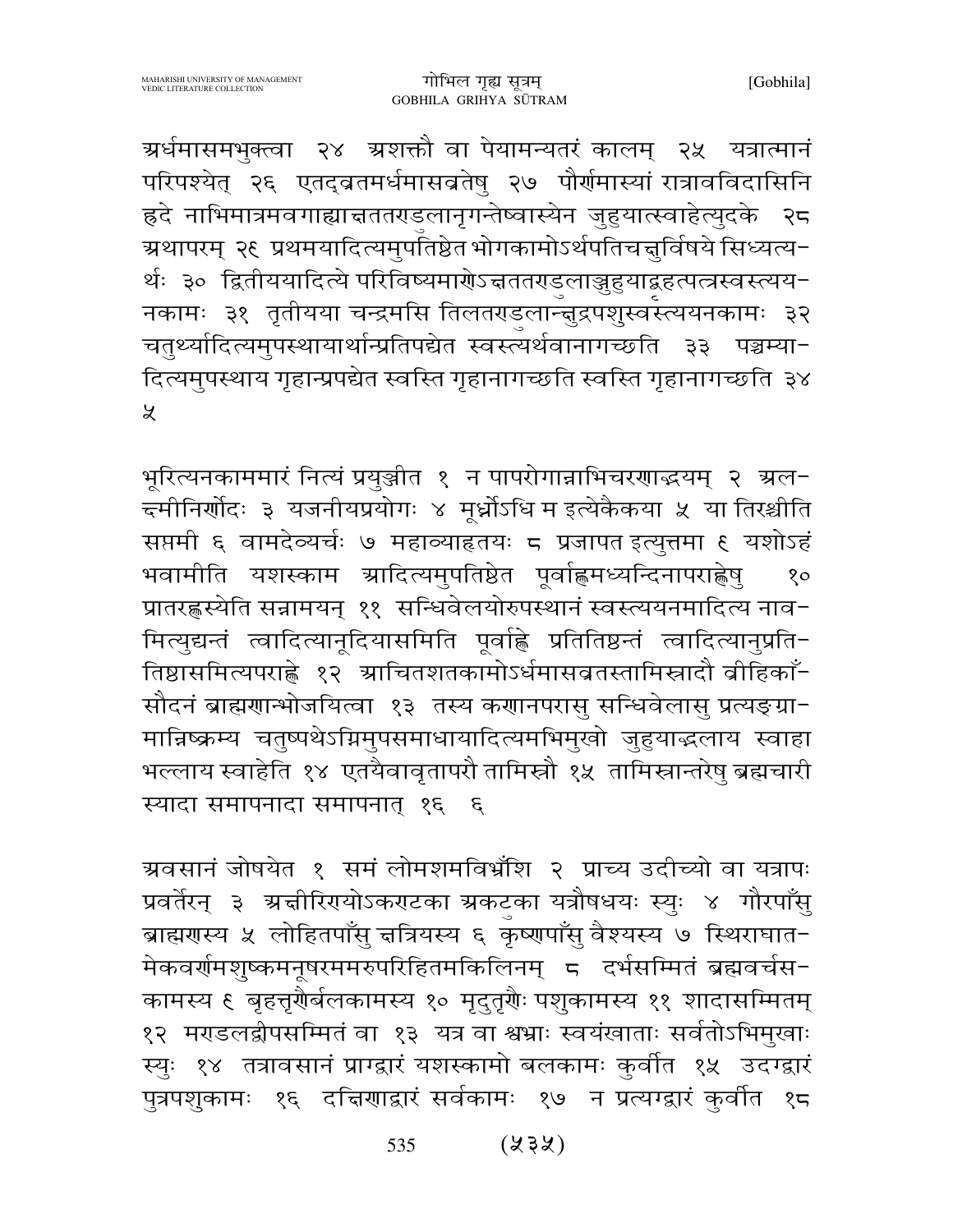ग्रनुद्वारं च १९ गृहद्वारम् २० यथा न संलोकी स्यात् २१ वर्जयेत्पूर्वतोऽश्वत्थं प्लचं दचिरणतस्तथा न्यग्रोधमपराद्देशादुत्तराच्चाप्युदुम्बरम् २२ अश्वत्थादग्नि-भयं च प्लत्ताद्ब्रूयात्प्रमायुकान्नघग्रोधाच्छस्त्रसंपीडामन्त्यामयमुदुम्बरात् २३ ग्रादित्यदेवतोऽश्वत्थः प्लज्ञो च यमदेवतः न्यग्रोधो वारुणो वृज्ञः प्राजापत्य उदुम्बरः २४ तानस्वस्थानस्थान्कुर्वात २५ एताश्चेव देवता स्रभियजेत् २६ मध्येऽग्निमुपसमाधाय कृष्णया गवा यजेत २७ अजेन वा श्वेतेन २८ सपायसाभ्याम् २६ पायसेन वा ३० वसामाज्यं माँसं पायसमिति संयूय ३१ स्रष्टगृहीतं गृहीत्वा जुहुयात् ३२ वास्तोष्पत इति प्रथमा ३३ वामदेव्यर्चः ३४ महाव्याहृतयः ३५ प्रजापतय इत्युत्तमा ३६ हुत्वा दश बलीन्हरेत् ३७ प्रदत्तिरां प्रतिदिशम् ३८ ग्रवान्तरदेशेषु ३९ ग्रानुपूर्व्येगाव्य-तिहरन् ४० इन्द्रायेति पुरस्ताद्वायव इत्यवान्तरदेशे यमायेति दच्चिणतः पितृभ्य इत्य-वान्तरदेशे वरुणायेति पश्चान्महाराजायेत्यवान्तरदेशे सोमायेत्युत्तरतो महेन्द्रा-येत्यवान्तरदेशे वासुकय इत्यधस्तादूर्ध्वं नमो ब्रह्मण इति दिवि ४१ प्राच्यू-ध्वाबाचीभ्योऽहरहर्नित्यप्रयोगः ४२ संवत्सरेसंवत्सरे नवयज्ञयोर्वा ४३ ७

श्रवणाग्रहायणीकर्मणोरचताञ् छिष्ट्वा १ प्राङ्वोदङ्वा ग्रामान्निष्क्रम्य चतुष्प-थेऽग्निमुपसमाधाय हये राक इत्येकैकयाञ्जलिना जुहुयात् २ प्राङुत्क्रम्य व-सुवन एधीत्यूर्ध्वमुदीचमाणो देवजनेभ्यः ३ तिर्यङ्ङितरजनेभ्योऽर्वाङवे-चमारणः ४ अनपेचमारणः प्रत्येत्याचतान्प्राश्नीयादुपेतैरमात्यैः सह ५ स्व− स्त्ययनम् ६ वशंगमौ शङ्खश्चेति पृथगाहुती बीहियवहोमौ प्रयुञ्जीत ७ यस्यात्मनि प्रसादमिच्छेत्तस्मै ८ नित्यप्रयोगः ६ एकाचर्यायामर्धमासब्रते द्वे कर्मणी १० पौर्णमास्यां रात्रौ खदिरशङ्कशतं जुहुयादायुष्कामः ११ स्राय− सान्वधकामः १२ ग्रथापरम् १३ प्राङ् वोदङ्वा ग्रामान्निष्क्रम्य चतुष्पथे पर्वते वाररायैर्गोमयैः स्थरिडलं प्रताप्यापोह्याङ्गारान्मन्त्रं मनसानुद्रुत्य सर्पिरास्येन जुहुयात् १४ ज्वलन्त्यां द्वादश ग्रामाः १५ धूमे त्र्यवराध्याः १६ - ग्रमोघं कर्मेत्याचन्नते । १७ - वृत्त्यविच्छित्तिकामो हरितगोमयान्सा-यंप्रातर्जुहुयात् १८ त्रिरात्रोपोषितः परायहोमं जुहुयादिदमहमिमं विश्वकर्माण-मिति १६ वाससस्तन्तून् २० गोर्वालान् २१ एवमितरेभ्यः परायेभ्यः २२ पूर्णहोमो यजनीयप्रयोगः २३ इन्द्रामवदादिति च २४ यशस्कामः पूर्वां सहायकाम उत्तराम् २५  $\overline{a}$ 

> $(355)$ 536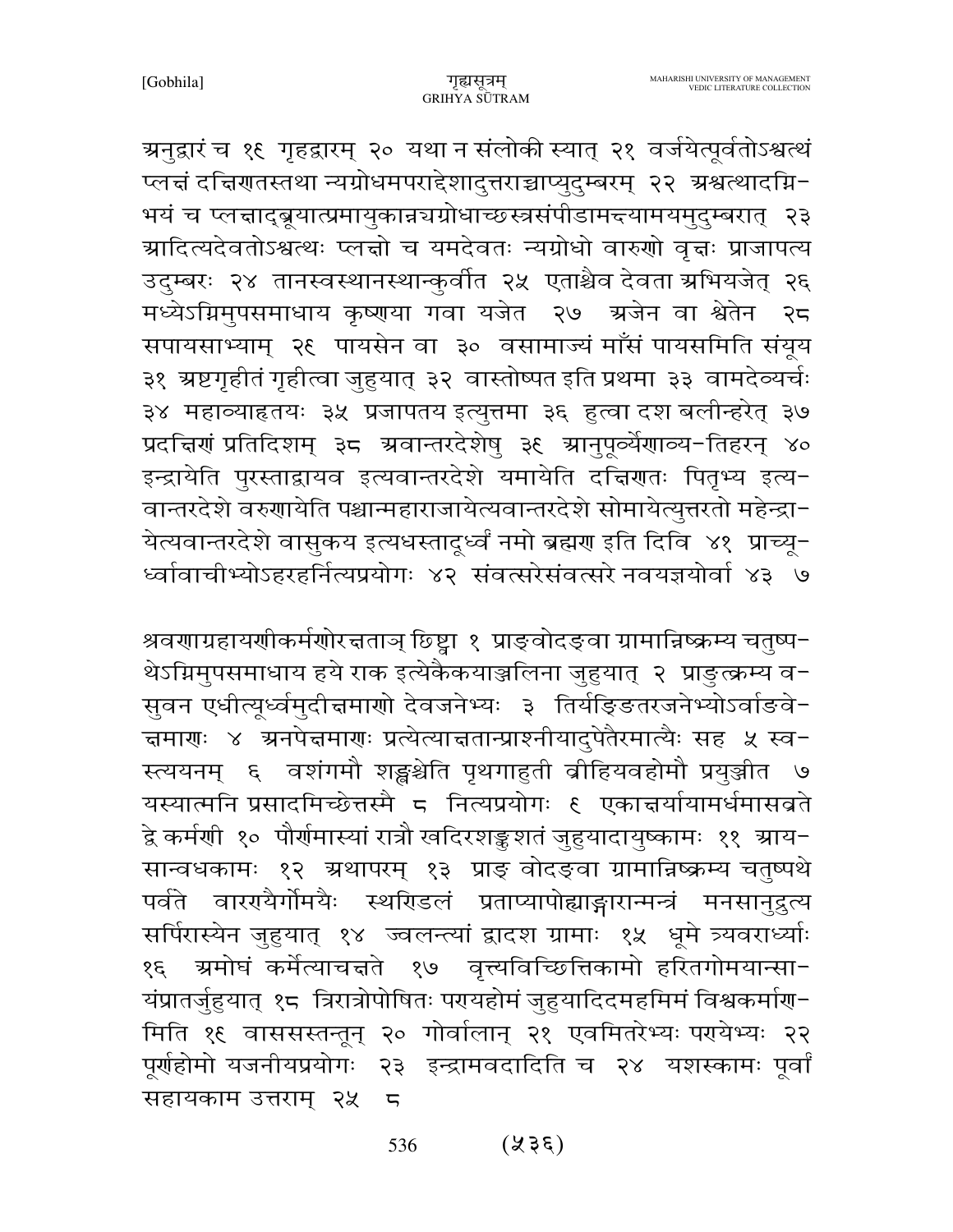पुरुषाधिपत्यकामोऽष्टरात्रमभुक्त्वा १ ग्रौदुम्बरान्स्नुचमसेध्मानुपकल्पयित्वा २ प्राङ्वोदङ्वा ग्रामान्निष्क्रम्य चतुष्पथेऽग्निमुपसमाधाय ३ स्राज्यमादित्य-मभिमुखो जुहुयादन्नं वा एकच्छन्दस्यं श्रीर्वा एषेति च ४ ग्रन्नस्य घृतमेवेति ग्रामे तृतीयाम् ५ गोष्ठे पशुकामः ६ विदूयमाने चीवरम् ७ प्रतिभयेऽध्वनि वस्त्रदशानां ग्रन्थीन्बध्नीत ८ उपेत्य वसनवतः ६ स्वाहाकारान्ताभिः १० सहायानां च स्वस्त्ययनम् ११ ग्राचितसहस्रकामोऽज्ञतसक्त्वाहुतिसहस्रं जुहुयात् १२ पशुकामो वत्समिथुनयोः पुरीषाहुतिसहस्रं जुहुयात् १३ अवि-मिथुनयोः ज्ञुद्रपशुकामः १४ वृत्त्यविच्छित्तिकामः कम्बू-कान्सायंप्रात-र्जुहयात्नुधे स्वाहा नुत्पिपासाभ्यां स्वाहेति १५ मा भैषीर्न मरिष्यसीति विषवता दष्टमद्धिरभ्युन्नञ्जपेत् १६ तुर गोपायेति स्नातकः संवे-शनवेलायां वैरावं दराडमुपनिदधीत १७ स्वस्त्ययनार्थम् १८ हतस्ते ग्रत्रिरा कृमिरिति कृमिमन्तं देशमद्भिरभ्युन्नञ्जपेत् १६ पशूनां चेच्चिकीर्षेदपराह्णे सी-तालोष्ट-माहत्य वैहायसं निदध्यात् २० तस्य पूर्वाह्ने पाँसुभिः परिकिरञ्जपेत् २१ ६

उत्तरतो गां बद्धवोपतिष्ठेरन्नर्हणा पुत्र उवास सेति १ इदमहमिमां पद्यां विराजमन्नाद्यायाधितिष्ठामीति प्रतितिष्ठमानो जपेत् २ यत्रैनमर्हयिष्यन्तः स्युः ३ यदा वार्हयेयुः ४ विष्टरपाद्यार्घ्याचमनीयमधुपर्कानेकैकशस्त्रिस्त्रिर्वेदयेरन् ५ या स्रोषधीरित्युदञ्चं विष्टरमास्तीर्याध्युपविशेत् ६ द्वौ चेत्पृथगृग्भ्याम् ७ पादयोरन्यम् ८ यतो देवीरित्यपः प्रेन्नेत ६ सव्यं पादमवनेनिज इति सव्यं पादं प्रचालयेद्दचिणं पादमवनेनिज इति दचिणं पादं प्रचालयेत्  $80<sub>o</sub>$ पूर्वमन्यमपरमन्यमित्युभौ शेषेर ११ अन्नस्य राष्ट्रिरसीत्यर्घ्यं प्रतिगृह्णीयात् १२ यशोऽसीत्याचमनीयमाचामेत् १३ यशसो यशोऽसीति मधुपर्कं प्रतिगृह्णीयात् १४ यशसो भन्नोऽसि महसो भन्नोऽसि श्रीर्भन्नोऽसि श्रियं मयि धेहीति त्रिः पिबेत् १५ तूष्णीं चतुर्थम् १६ भूय एवाभिपाय शेषं ब्राह्मणाय दद्यात् १७ <mark>ञ्राचान्तोदकाय गौरिति नापितस्त्रिर्बूयात् १८</mark> मुञ्च गां वरुगपाशादि्द्रषन्तं मेऽभिधेहीति तं जह्यमुष्य चोभयोरुत्सृज गामत्तु तृणानि पिबतूदकमिति ब्रूयात् १६ माता रुद्राणामित्यनुमन्त्रयेत २० ग्रन्यत्र यज्ञात् २१ कुरुतेत्यधियज्ञम् २२ षड् ग्रर्घ्यार्हा भवन्ति २३ ग्राचार्य ऋत्विक् स्नातको राजा विवाह्यः प्रियोऽतिथिरिति २४ परिसंवत्सरानर्हयेयुः २५ पुनर्यज्ञविवाहयोश्च पुनर्यज्ञ-विवाहयोश्च २६ १०

> $(85\%)$ 537